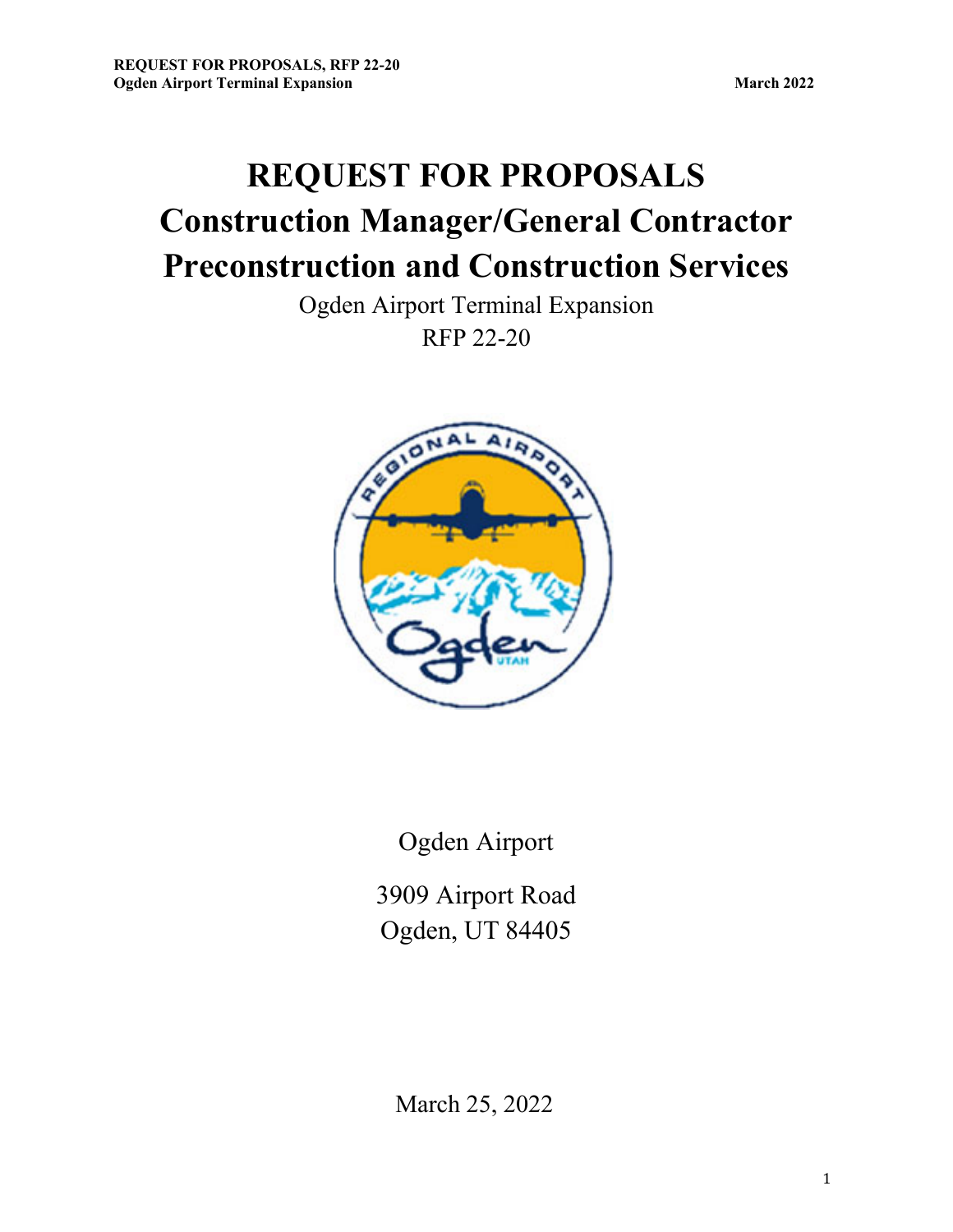### **REQUEST FOR PROPOSALS**

| <b>Release Date:</b>           | <b>March 25, 2022</b>                                                                                                                                                                                                                                                                                                                                                  |
|--------------------------------|------------------------------------------------------------------------------------------------------------------------------------------------------------------------------------------------------------------------------------------------------------------------------------------------------------------------------------------------------------------------|
| Location:                      | 3909 Airport Road, Ogden, Utah                                                                                                                                                                                                                                                                                                                                         |
| <b>Requested Services:</b>     | This procurement is for selection of a Construction<br>Manager / General Contractor (CM/GC) to provide Phase 1,<br>Preconstruction Services including but not limited to cost estimating,<br>constructability review, scheduling, construction planning and bidding,<br>and Phase 2, Construction Services for the Ogden Airport Terminal<br><b>Expansion Project.</b> |
| <b>Request for Proposals</b>   | RFP documents, including the selection requirements and the selection<br>schedule are available only on the Ogden City Purchasing website:<br>www.ogdencity.com/264/Purchasing                                                                                                                                                                                         |
| <b>Mandatory Pre-Proposal</b>  | Tuesday, April 5, 2022 @ 10:00 AM, MDT                                                                                                                                                                                                                                                                                                                                 |
| <b>Meeting and Site Visit:</b> | Email: lynnhinrichs@ogdencity.com for help.                                                                                                                                                                                                                                                                                                                            |
|                                | Ogden Airport Terminal Building                                                                                                                                                                                                                                                                                                                                        |
|                                | 3909 Airport Road                                                                                                                                                                                                                                                                                                                                                      |
|                                | Ogden, UT                                                                                                                                                                                                                                                                                                                                                              |
| <b>Proposal Deadline:</b>      | April 19, 2022 @ 2:00 PM                                                                                                                                                                                                                                                                                                                                               |
| Send to:                       | <b>Ogden City Corporation</b>                                                                                                                                                                                                                                                                                                                                          |
|                                | Attn: Purchasing Office                                                                                                                                                                                                                                                                                                                                                |
|                                | $c/o$ 1 <sup>st</sup> Floor, Information Desk                                                                                                                                                                                                                                                                                                                          |
|                                | 2549 Washington Blvd.                                                                                                                                                                                                                                                                                                                                                  |
|                                | Ogden, UT 84401                                                                                                                                                                                                                                                                                                                                                        |

Ogden City is requesting sealed proposals from qualified CM/GC firms licensed in the State of Utah interested in submitting qualifications and costs for construction management and general contracting of the Ogden Airport Terminal Expansion.

Offeror must attend in person the MANDATORY PRE-PROPOSAL MEETING on April 5, 2022, at 10:00 AM MDT. Meeting will be at the Ogden Airport Terminal Building, 3909 Airport Road, Ogden, UT. Mandatory Pre- proposal meetings must be attended in person by an authorized representative of the person or vendor submitting a proposal response. The meeting will begin promptly at 10:00 AM. Any prospective offerors who arrive late to the meeting will not be allowed to continue with the meeting nor submit a proposal response. Failure to attend the meeting shall result in the disqualification of any offeror that does not have an authorized representative attend the entire duration of the mandatory meeting. This includes not taking calls/text during the meeting. Phones may be used to take pictures. All discussion not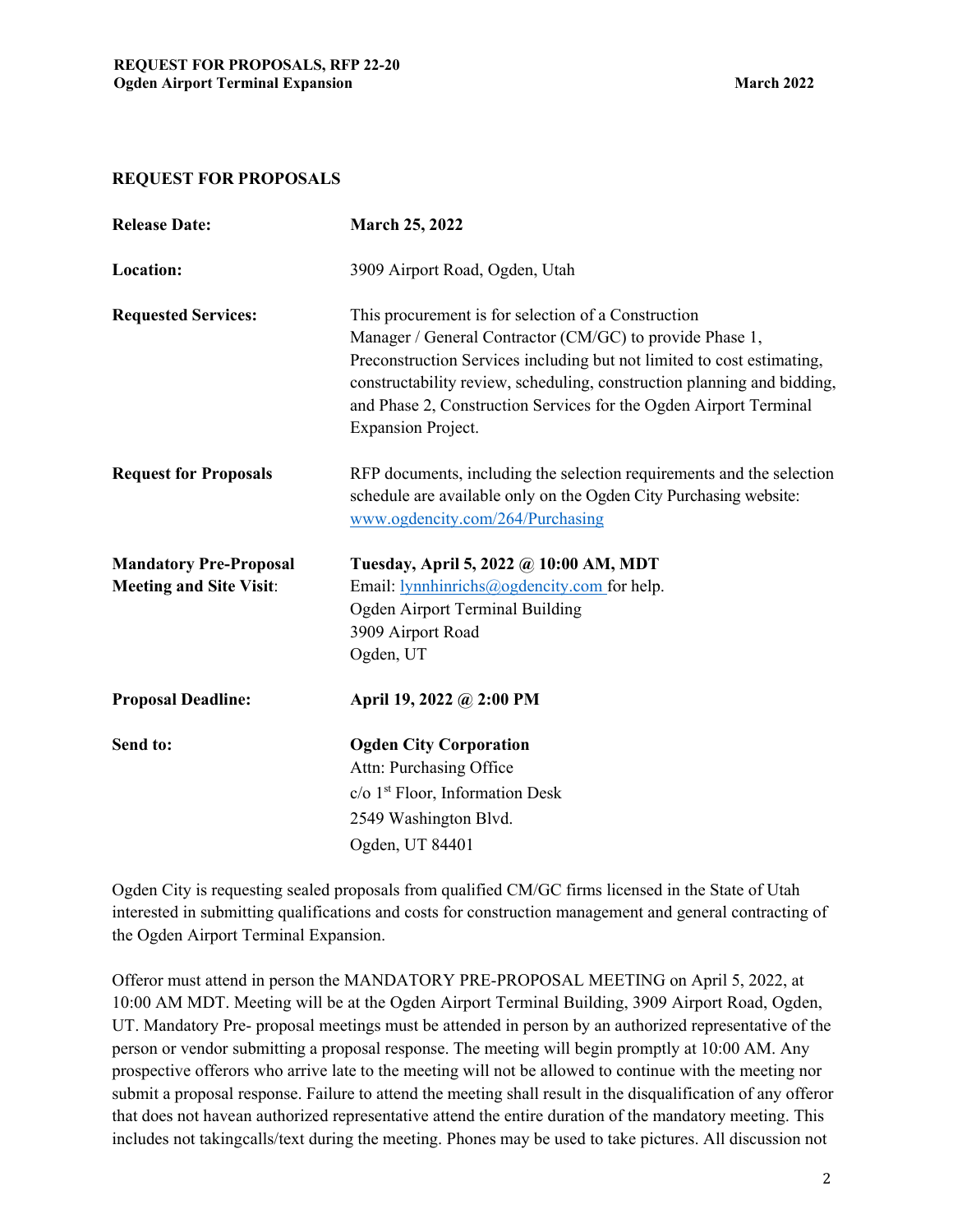related to the meeting must be done after the meeting as to not be a disturbance during the meeting. An attendance log will be maintained including the name of each attendee, the entity the attendee is representing, and the attendee's contact information, minutes of the meeting, and copies of any documents distributed by the conducting procurement unit to the attendees and shall be published as an addendum to the RFP. Any verbal modifications made to any of the solicitation documents during the mandatory pre-proposal meeting shall be reduced to writing and will be published as an addendum to the RFP.

All questions after the Pre-Proposal meeting shall be submitted to purchasing@ogdencity.com.

Under no circumstances shall Contractors or their agents contact Ogden City employees, selection committee members, or Board Members, or externally manipulate or influence the procurement process in any way, other than through the instructions contained herein, from the date of release of this RFP to the date of execution of the Agreement resulting from this solicitation. Ogden City, in its sole discretion, may disqualify CM/GC in violation of this paragraph.

Ogden City will make the Request for Proposals (RFP) available to any interested parties through the Purchasing web site https://www.ogdencity.com/264/Purchasing. Interested parties are responsible for monitoring the website for information concerning the RFP and any addenda issued.

Technical proposals responses will only be accepted with five originals submitted to Ogden Purchasing, at the address listed, including a separated PDF Cost Proposal Response. Any proposal that is received after the due date and time will not be accepted. If it becomes necessary to revise the RFP in whole or in part, an addendum will be provided to all proposers on record through the Ogden City Purchasing web page. Proposals will not be opened nor reviewed before closing of the proposal deadline.

Ogden City may award a contract based solely upon the merits of the initial proposal, without an oral commentary by the CM/GC. Considering this possibility, contractors should present the most favorable price and service available. If Ogden City deems necessary, CM/GC's may be selected based on their proposal to interview and present to the Selection Committee. The CM/GC selected will be expected to begin work by April 2022.

The information provided herein is intended to assist CM/GCs in the preparation of proposals necessary to properly respond to this RFP. The RFP is designed to provide interested contractors with sufficient basic information to submit proposals meeting minimum requirements but is not intended to limit a proposal's content or exclude any relevant or essential data therefrom. **Proposers are at liberty and are encouraged to expand upon the specification written herein.** 

Ogden City is not liable for any costs CM/GC's may incur in the preparation or presentation of their proposal. Ogden City reserves the right to cancel the RFP without awarding a contract. Or reject any proposal that is not responsible, does not meet the minimum mandatory requirements outlined in this RFP, has engaged in unethical conduct, or fails to sign a contract within 90 days after the contract award, or a time authorized in writing.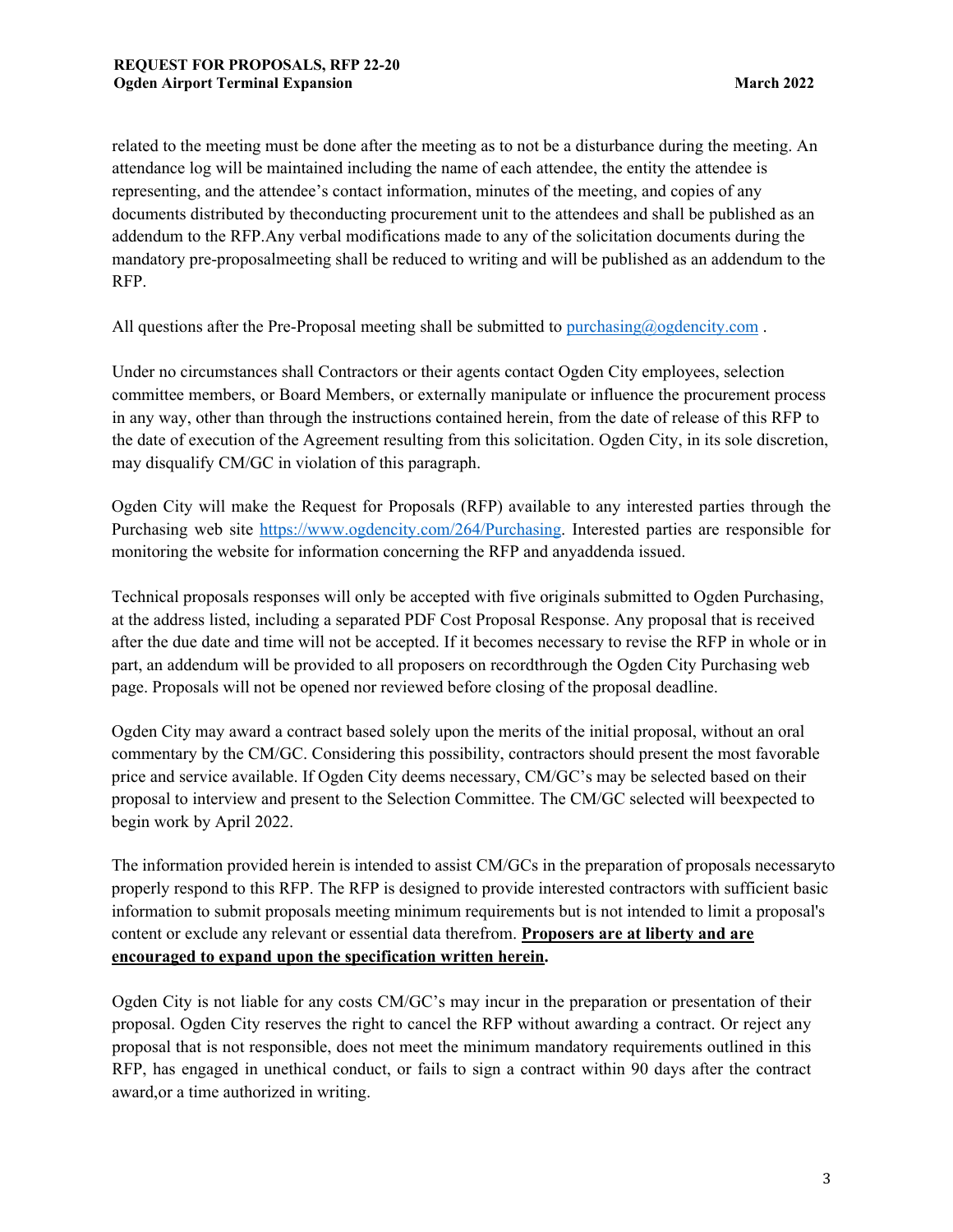All provisions of the agreement must follow established State and Local laws and ordinances of the State of Utah and its political subdivisions. Additionally, Federal rules and regulations will apply to this contract as explained herein.

We look forward to reviewing your proposal and to working together with the selected team in the successful development and construction of the project.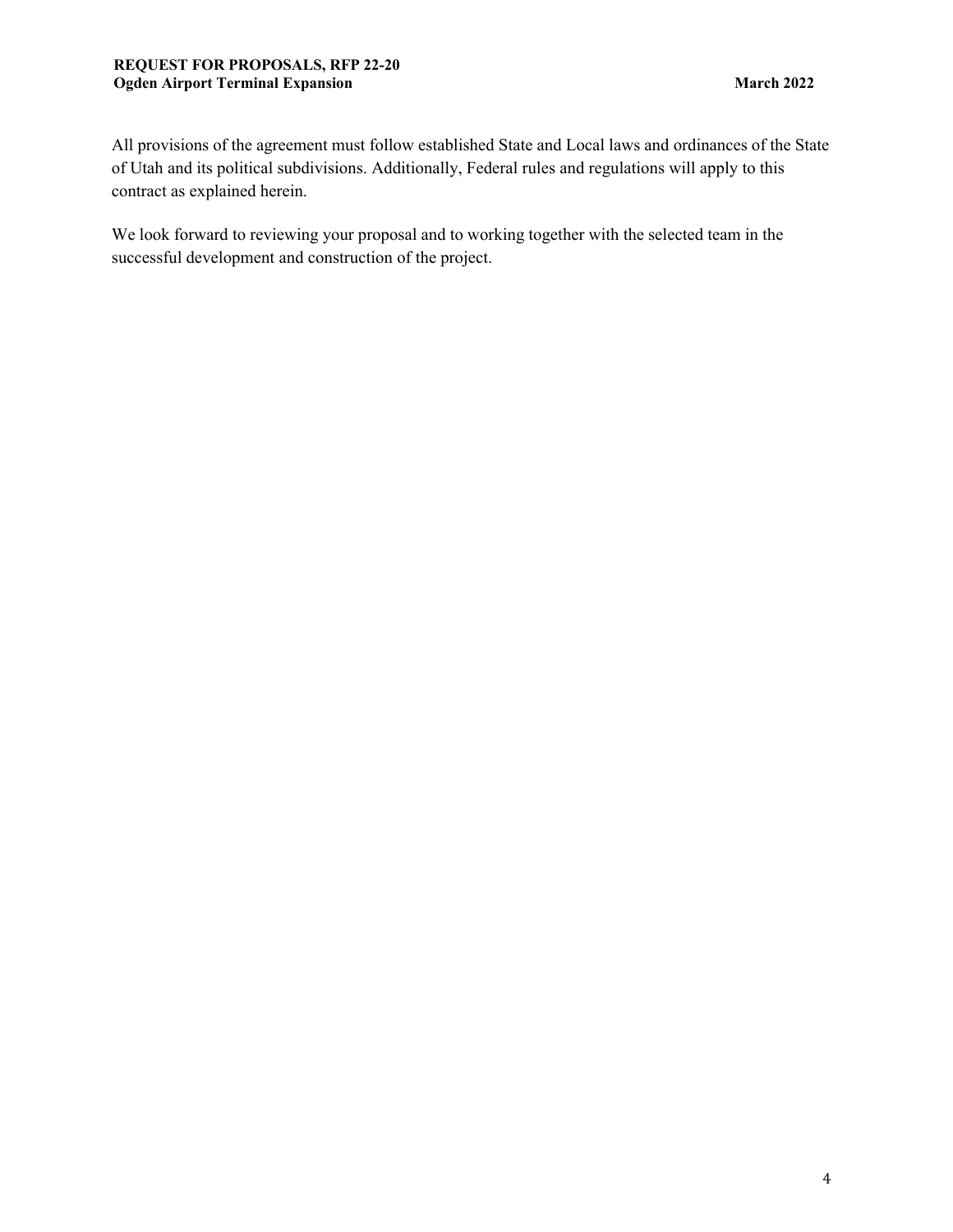# **Ogden City Corporation Request for Proposals**

# **CM/GC Services for the Expansion and Remodel of the Ogden Airport Terminal Building**

# **1. INTRODUCTION AND BACKGROUND**

The Ogden Airport Terminal was constructed in the 1940's, in an art modern style and has been updated over the years but has remained functional as the airport terminal for the Ogden Regional Airport. For much of the past, the airport has been a significant private plane base along with flight training and many private hangars. Over the past decade, the airport has introduced commercial airline service through one carrier and has now added a second commercial carrier. The upgrades in this project will allow the terminal to be expanded to accommodate additional commercial service and update the terminal for improved functionality and continued use into the future. A phased approach to construction will allow for continued operation through the construction process. Ogden City Corporation is requesting sealed proposals from qualified CM/GC firms knowledgeable in public buildings, airport facilities and phased construction.

# **2. SCOPE OF PROJECT**

Ogden City anticipates using a CM/GC delivery procurement method for this Project and expects to select the CM/GC at the conceptual design level. It is anticipated that the CM/GC will provide multiple detailed construction estimates during the design phase and an itemized Guaranteed Maximum Price (GMP) at the 100% construction drawing level.

For the purposes of preparing Proposal documents, Ogden City expects/anticipates that coordination meetings will be held at 30%, 60%, 90%, and 100% during the Design Phase. Additionally, the CM/GC may be expected to participate in 8-12 additional coordination meetings with the Design Team as required, for a complete project understanding. These meetings will be in addition to all construction meetings, phone calls and email coordination as needed.

Conceptual site layout and building layouts are provided in the appendices for reference.

## **General Project Components**

The project consists of the following conceptual components, but not necessarily limited to the following:

- Holding Room Expansion:
	- o Increase seating capacity to accommodate 2 flights simultaneously
	- o Increase restroom capacity
	- o Additional space for TSA screening
	- o Add fire protection
- Emergency Vehicle Storage:
	- $\circ$  Expand to allow  $2<sup>nd</sup>$  ARFF Truck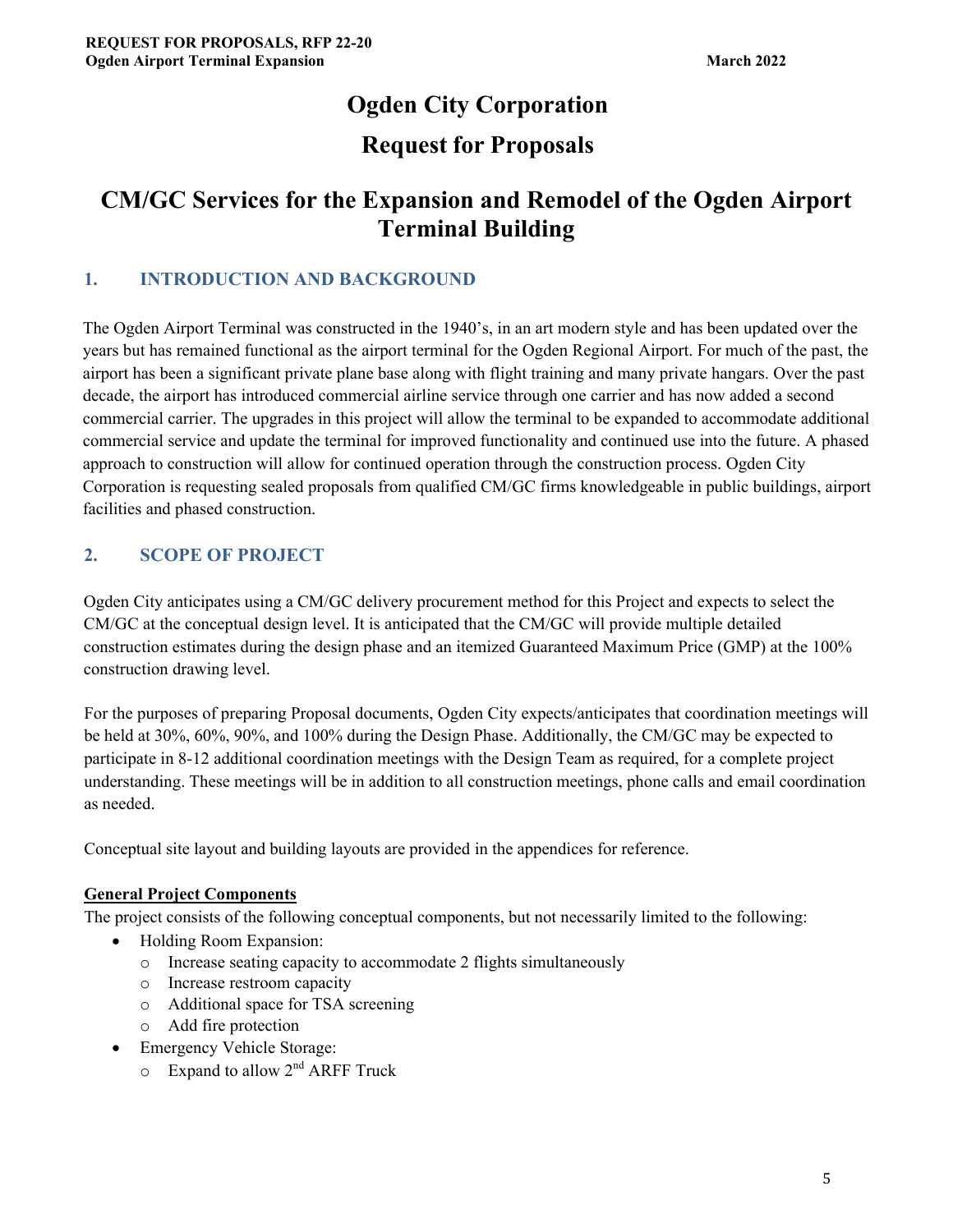- Terminal Remodel:
	- o Remodel Basement for training room, add second egress
	- o Relocate and expand ticketing line
	- o Remodel lobby
- Terminal Expansion
	- o Relocate front canopy
	- o New entry with car rental, bag claim and congregating space
	- o Bag claim loading dock
- Administrative Office
	- o Relocate Administration office
- Site Construction
	- o Improve drop-off/pick-up short-term parking
	- o Improve through traffic flow and safety
	- o Improve waiting and seating facilities outside terminal

## **Unidentified or Unknown Risks**

Other unidentified or unknown risks may exist on the subject property. Unidentified or unknown risks, and any mitigation necessary, should be identified, coordinated, and resolved in a timely manner between Ogden City, Design Team, and the CM/GC.

It is required that the CM/GC will engage in detailed discussions with Ogden City representatives, and the Design Team over key constructability issues, including construction sequencing, access to the infrastructure, etc. before the design is finalized, thereby reducing risks during construction.

### **CM/GC Work Phases**

The CM/GC work for the project consists of Two Phases, with additional information detailed below:

### **1. Pre-construction, or detailed design,**

The Preconstruction or Design Phase Services generally includes, but is not limited to: providing assistance to and coordinating with Ogden City and the contracted Design Team for the Design Development phases; providing recommendations for specific language to incorporate into the Construction Documents; a conceptual Construction Schedule; Construction Cost Estimates at major project milestones; other unspecified tasks as they arise that are needed for a full and complete design of the project.

In general, tasks may include: attending design coordination or review meetings; providing input  $\&$ recommendations; commenting and providing objective feedback on materials and methods identifying and proposing mitigation for potential conflicts and risks; assisting Ogden City with risk management; providing Ogden City with detailed construction cost estimates and proposed cost control measures; constructability reviews; staging & construction sequencing strategies; material procurement strategies; construction schedule development; design drawing and constructability reviews and other items and areas related to the constructability of the Project. The CM/GC shall assist Ogden City and Ogden City's contracted Design Team in maintaining the Project's construction costs within the proposed construction budget and scheduling for the duration of construction to keep within the project schedule.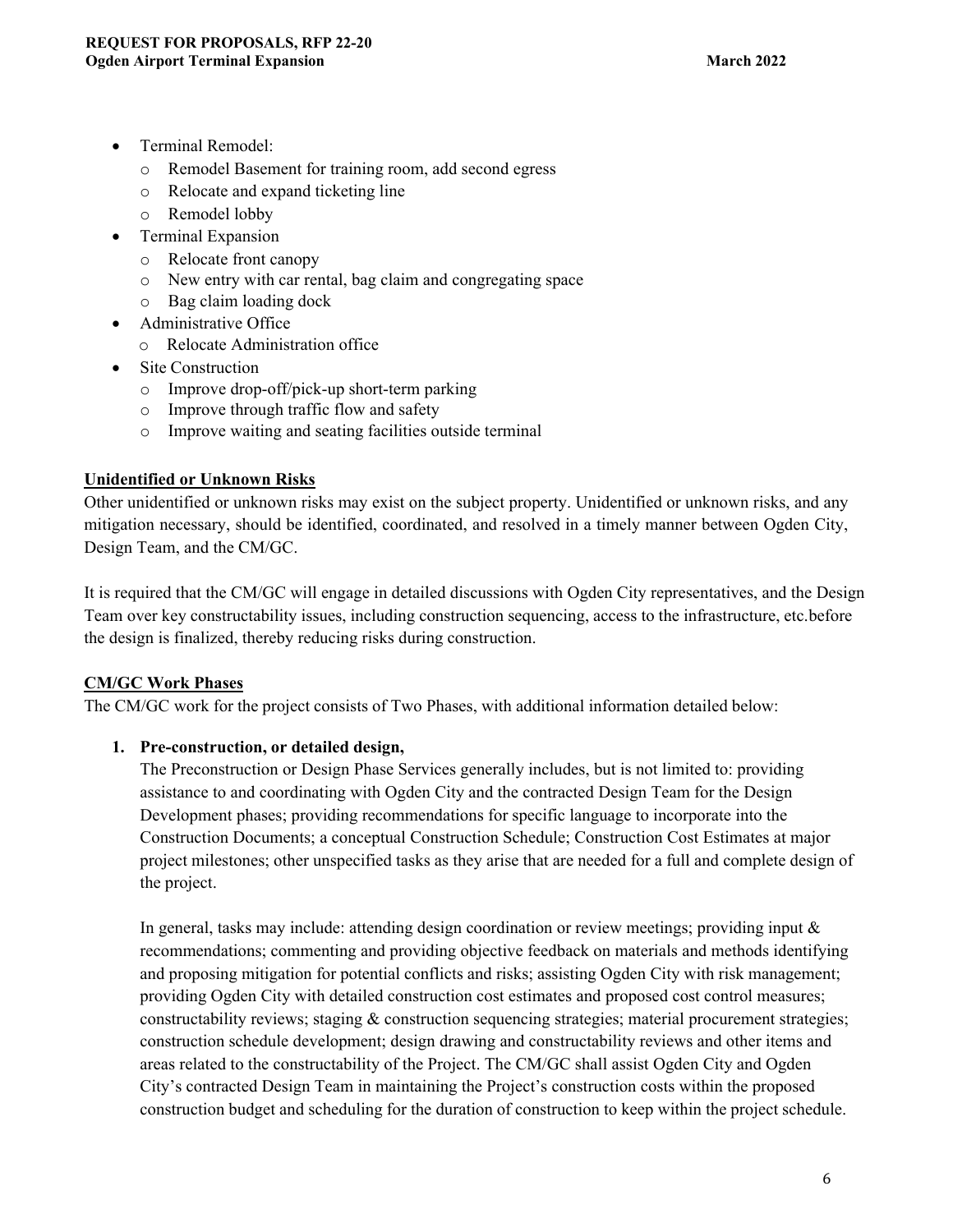The CM/GC is not allowed to proceed into construction unless Ogden City agrees by approved resolution, that the price provided, as part of a Guaranteed Maximum Price (GMP) to complete the project, or a portion of the project, (and independently evaluated/estimated) is fair, reasonable, and defendable.

More specific items of scope under this phase shall include but are not limited to:

### **Design:**

During the Design Phase, the CM/GC shall be expected to assist and advise the Design Team, as follows:

As to the constructability and expected construction costs associated with the proposed Overall Site Plan and Facilities. At the onset of the CM/GC's engagement, the Design Team will present the Conceptual Building Designs and Site Plan to the CM/GC, for input and feedback.

Provide objective recommendations and professional opinions as to construction cost and constructability for: landscaping & irrigation systems; drainage systems; asphalt, grading, concrete flat work and related finished site conditions; curb, gutter and storm drainage systems, retaining walls, including site utilities, buried infrastructure improvements, building design components and structural members.

As to language and specific information to be incorporated into the final Construction Set of documents for Bidding and Construction purposes.

Provide regular Cost Estimates to coincide with the Project's design milestones (30% Construction Documents (CD), 60% CD, 90% CD & 100% CD) to ensure the proposed design aligns with Ogden City's allocated construction costs. Prior to commencing construction, the CM/GC shall provide Ogden City with an itemized GMP for approval.

### **Project Coordination:**

Coordination with Ogden City's Project Managers and Design Team, in all design phases of the Project, according to the Project Approach and Project Schedule submitted by the Design Team and accepted by Ogden City. For estimating purposes, proposing firms should assume a minimum of 12 Project Team meetings as well as an additional 12 coordination meetings with the Design Team. Any meetings will be in addition to all regular phone calls, emails or other necessary communication and coordination needed during the design phase of the Project.

Coordination with Ogden City's Design Team beginning at completion of the Conceptual Design level. Coordination will include CM/GC review of construction materials, means and methods, cost estimating, project phasing, etc.

Coordination for all Permitting, Inspections, Public Utilities (natural gas, power, etc.) and other similar requirements.

Coordination with the Design Team throughout the bidding phase of the Project. This coordination will include regular updates to Ogden City regarding project progress, cost estimates, ordering of materials, phasing, etc.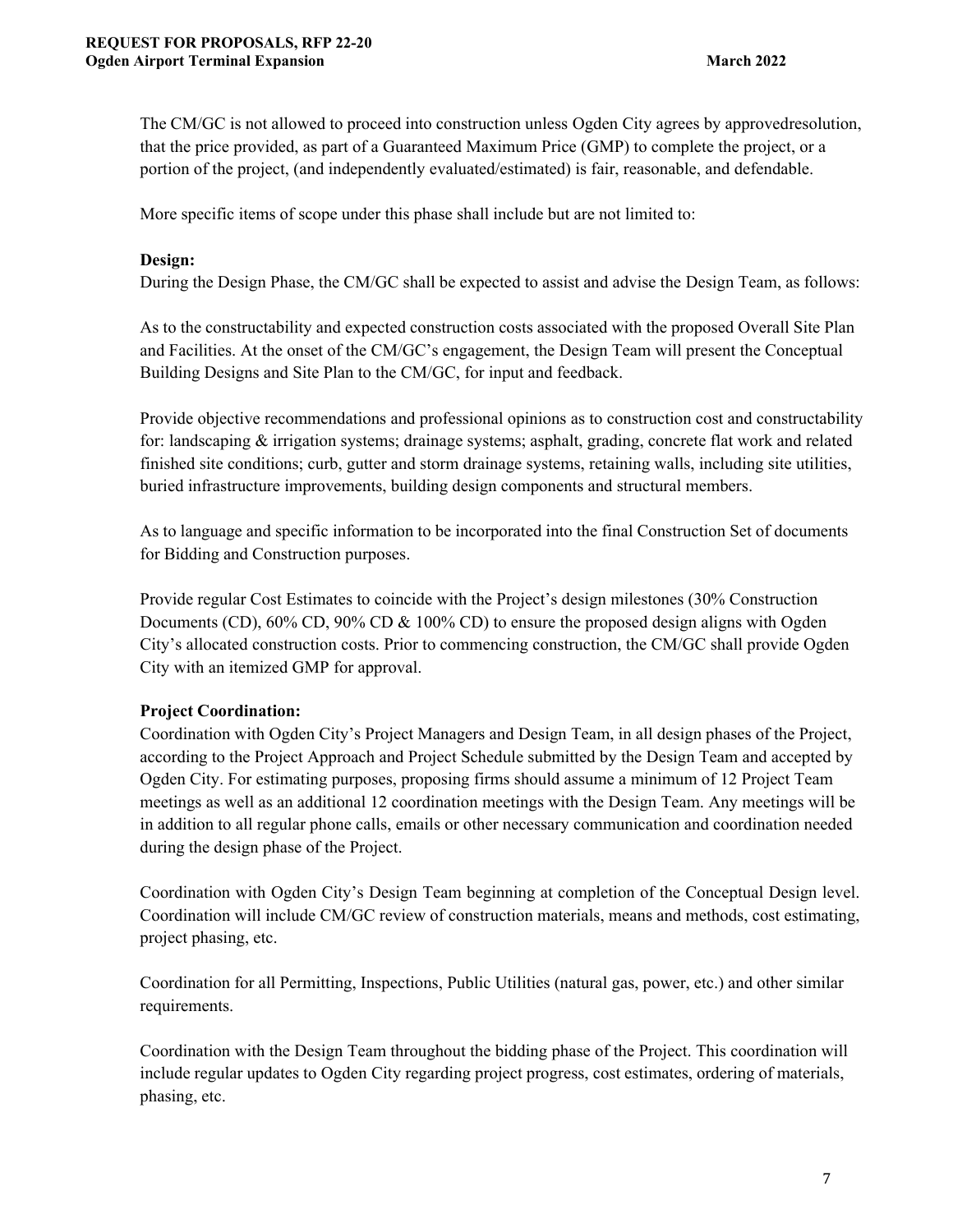Assist/advise the Design Team with Preparation of Construction Documents. The Construction Documents will include complete Project Drawings and Specifications and Contract Documents that establish, in detail, the quality, quantity and levels of materials and systems required for construction of the Project. Presentation of 30%, 60%, 90%, and 100% Construction Documents will be provided by the Design Team to Ogden City for review. The Construction Documents will be in sufficient detail at 90% for the CM/GC to produce a preliminary GMP to construct the overall Project. Construction Documents at 100% will be used by the CM/GC to present to and negotiate with Ogden City, the final itemized GMP to construct the Project.

Please provide any additional details, information, or recommendations that the CM/GC company suggests should be included or evaluated by Ogden City as part of the CM/GC Proposal review process.

## **2. CM/GC Construction Phase**

This phase of the Work generally consists of the CM/GC furnishing and installing all Work as required by the Contract Documents. (Please note that the Work of the Construction Phase may be bid in multiple stages or phases, depending upon the CM/GC's recommendation relative to cost and achieving the desired construction completion date.) The CM/GC shall construct, assist, and coordinate with, Ogden City and Ogden City's Design Team for complete construction of the Project. It is expected that the CM/GC shall provide for all aspects and needs of the Project during the construction phase.

**Please note: Complete project funding is subject to ongoing Federal funds which are obligated to the airport future funding disbursements. Ogden City reserves the right to award phases of work based on the successful performance of the CMGC and available funding from the Federal Government.** 

More specific items of scope under this phase shall include but are not limited to:

## **Construction:**

*Complete Project Construction –* The CM/GC shall provide complete construction of the Project throughout duration of the construction phase of the Project. This shall include but not be limited to all home offices, temporary offices, temporary utilities, field personnel, equipment, labor, tools, overhead, etc. necessary to successfully complete construction of the Project in a timely and efficient manner. This Work shall commence on the date of Notice to Proceed and continue through construction, closeout and up to the date of final acceptance of the Project by Ogden City. Construction of the Project will include all costs associated with General Conditions.

*Construction Supervision and Management –* The CM/GC shall provide complete construction supervision and management services throughout the duration of the construction phase of the Project. This shall include but not be limited to all home office and or in the field personnel, equipment, labor, tools, overhead, etc. necessary to successfully complete construction of the project in a timely and efficient manner. This Work shall commence on the date of Notice to Proceed and continue through construction, closeout and up to the date of final acceptance of the Project by Ogden City. This construction supervision and management Work will include all costs associated with General Conditions.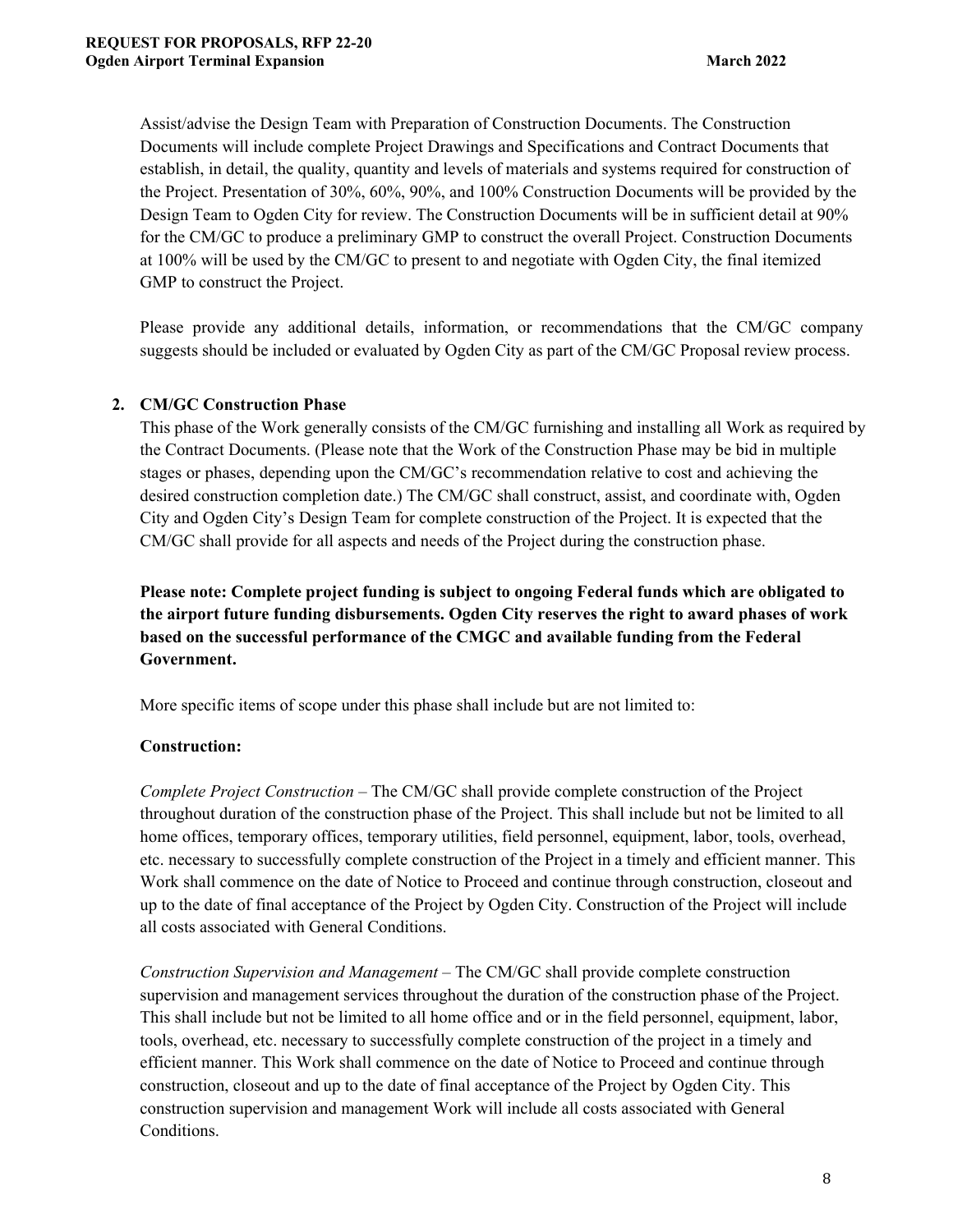Throughout the construction phase of the Project, Ogden City expects that construction coordination meetings could be held weekly depending on timing for different phases of the work. These meetings listed above will be in addition to all regular phone calls, emails or other necessary communication and coordination needed during the construction phase of the Project

*Self-Performed Work –* The CM/GC will be allowed to self-perform work. This work must be billed for through the bid item, that the work falls under.

The CM/GC 's bid will then be evaluated by Ogden City and must be determined to be the best value bid for the work to be awarded to the CM/GC. Ogden City reserves the right to obtain outside Proposal Responses for the CM/GC self-performed work to ensure CM/GC is the best value to Ogden City on the work being performed. The cost of any work that is self-performed, will be part of the established itemized GMP.

*Subcontracted Work –* The CM/GC will be allowed to subcontract work. This work must be billed for through the bid item, that the work falls under.

The subcontractor's Proposal Responses will be evaluated by Ogden City and must be determined to be the best value bid for the subcontracted work to be awarded to a subcontractor. Ogden City reserves the right to request multiple Proposal Responses from the CM/GC for its subcontracted work to ensure best value. The cost of any work that is subcontracted, will be part of the established itemized GMP.

### **Budget and Finances:**

*Project Budget –* The Project budget is the Project's overall budget, including construction, design, procurement, etc. as listed in this RFP. Ogden City, the design team and the CM/GC agree to work together to keep the cost of the Project within the Project budget. An incentive for performing and completing the project under budget may be negotiated with the final contract.

*Guaranteed Maximum Price (GMP)* – The CM/GC shall provide Ogden City with an itemized GMP which is the final price that the CM/GC agrees to accept in full performance of a Construction Manager/General Contractor Agreement (CM/GC Agreement) and is based on the final contract drawings and specifications. The GMP shall include all fees required by this RFP, as well as the costs for general conditions and all work as required in the Contract Documents.

Please note that if the work is to be completed in project phases and bid packages, the successful CM/GC will be required to submit a GMP for each of these phases and packages of the Work. The sum or total of all the GMPs for these phases of the Work shall be the final GMP. Except for the Design Phase Fee, all other GMPs for phases of the Work shall become part of the CM/GC Agreement by modification. The final GMP is normally determined at the completion of the contract documents and receipt of subcontractor's Proposal Responses and verified by an independent estimate. However, a GMP may be negotiated at an earlier point as may be needed by Ogden City.

*Owner controlled Contingency –* Ogden City will maintain a Construction Contingency throughout the course of construction. Ogden City and CM/GC will determine an appropriate contingency percentage at the time an agreed upon GMP is established (expected to be approximately 5%). The amount of the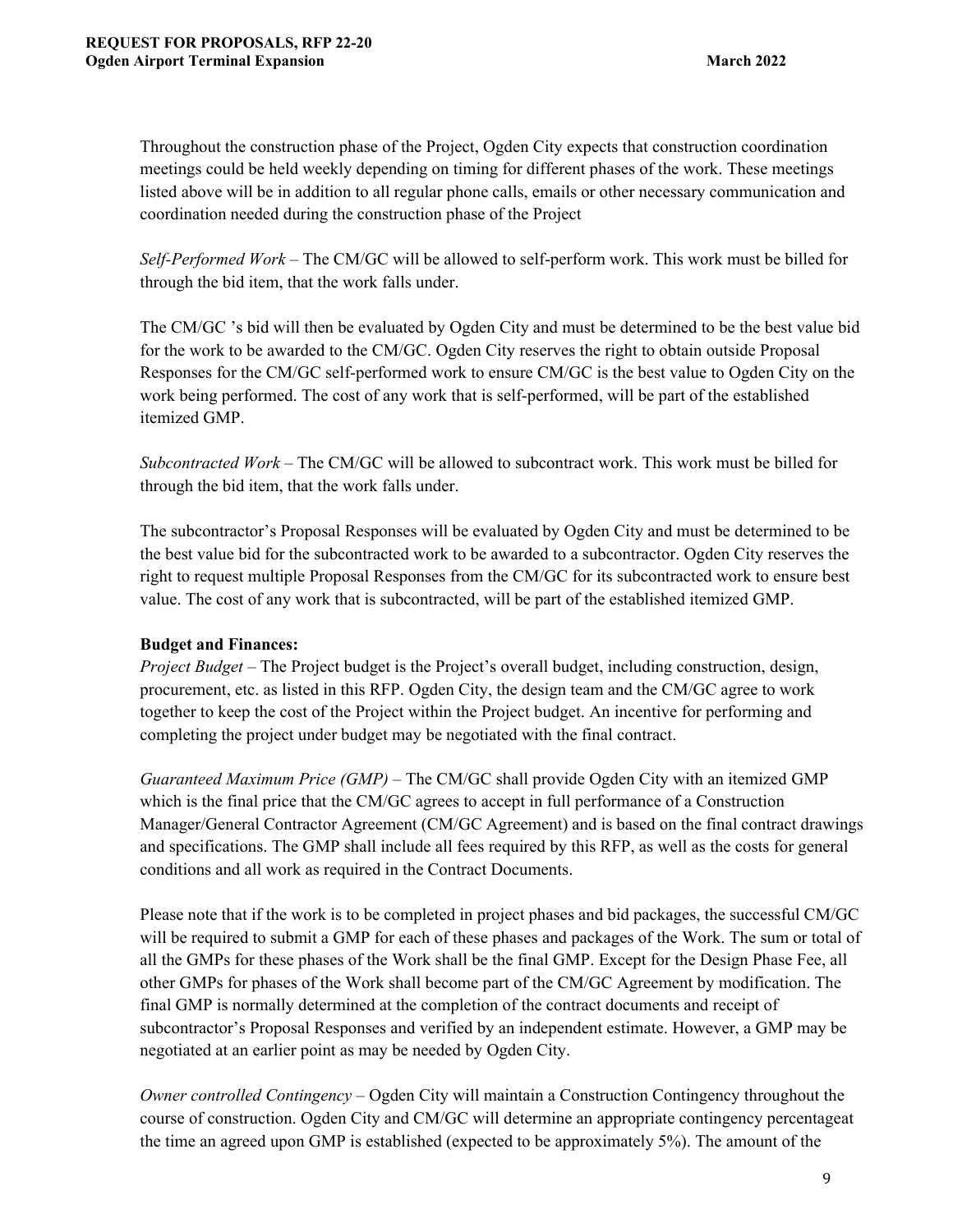#### **Ogden Airport Terminal Expansion March 2022** March 2022

contingency may be reduced after construction milestones are achieved, and Ogden City may elect to

incorporate additional elements to the Project using any contingency money. These project additions would be incorporated via formal Change Order, in which case the CM/GC shall provide construction costs and schedule impacts, if any, associated with the proposed change. This Owner controlled Contingency, if held, will be in an amount, determined by Ogden City, and inclusive in the overall Project budget, to properly account for potential increased cost due to changes in the work, made at the discretion of the Ogden City, that were not anticipated by Ogden City and are beyond the control of Ogden City and or the CM/GC at the start of the program and for possible cost escalation(s), if any.

The Owner controlled Contingency is a fund allocation intended to cover, but is not limited to, the following:

- Owner directed design or scope changes,
- Design revisions, changes or clarifications not represented in the Construction Documents used as the basis of the GMP,
- Design errors or omissions,
- Unforeseen conditions,
- Possible material cost escalations, if any.

At the conclusion of Construction, any unused funds, allowances, or contingency dollars, whether identified within the Construction Documents or by the CM/GC, shall be retained by Ogden City.

### **Contracts:**

*CM/GC Contractual Responsibility –* The CM/GC shall provide construction expertise and contract management and to be contractually responsible for price, schedule, and quality during construction.

*CM/GC Contract –* It is anticipated that Ogden City and the selected CM/GC will enter a contract for the proposed Work on the Project. Award of the Project and approval to enter a Contract with the selected CM/GC may only be approved by Ogden City Board.

*Insurance and Bonds –* As a contract is awarded and then proceeds, the CM/GC must furnish Ogden City with all appropriate Bonds and Insurance as required by the Contract Documents, including but not limited to appropriate insurance, Bid Bond(s), Performance Bond(s), Payment Bond(s), etc. Insurance must be at least equal to statutory limits and Bonds must be for the full value of design phase services and or construction costs for the scope of work to be completed.

### **Miscellaneous:**

*Sales Tax* - Bidders shall include in their proposals, State and local sales tax for all work items related to the Construct West Side Development Improvements project.

## **General Information**

*CM/GC Qualifications –* The selected CM/GC firm shall be responsible to ensure that all personnel working under this Project be qualified through training, experience, and appropriate certification for the tasks assigned and shall have a working knowledge of industry best practices and pertinent laws in the State of Utah. The selected CM/GC firm agrees to make the personnel available to complete the work on the contract at whatever level the Project requires.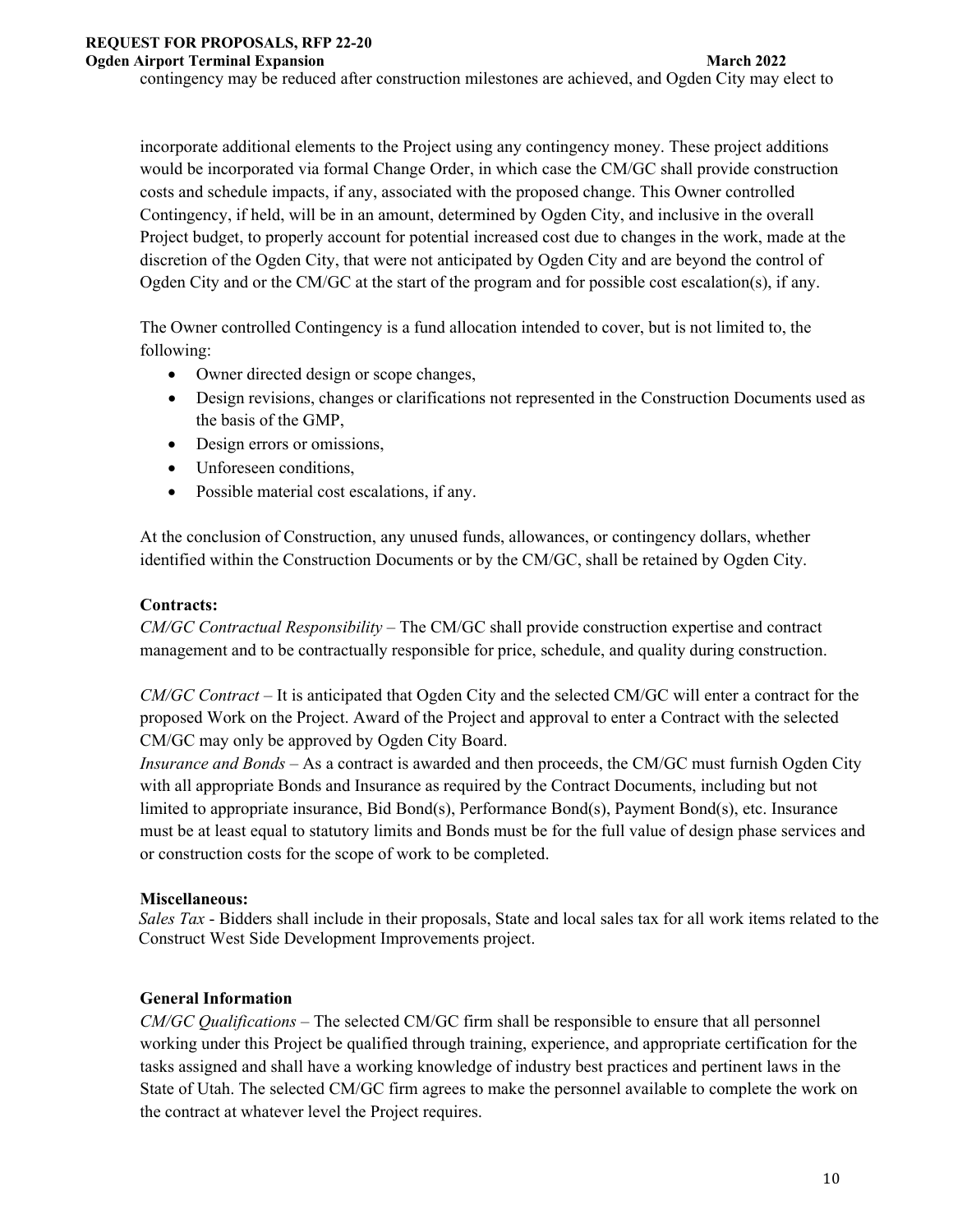*Progress Payments –* Progress payments may be requested with this work. Progress payments during the Pre-Construction Phase are expected at regular monthly invoicing. Progress payments during the Construction Phase will be paid monthly based upon the percentage of actual work completed to date, and in accordance with the Construction Documents. These progress payments shall be reviewed and approved by the Ogden City representative via monthly Applications for Payment. Penalties may be assessed for failure to perform in a satisfactory manner or within the allotted time frame of the Contract.

*Applicable Federal and State Regulations –* The selected CM/GC firm shall conform to all applicable local, state, and federal regulations including, but not limited to, having a current professional license to perform this work in the State of Utah.

Federal requirements for this contract include Davis Bacon wage requirements, compliance with the Buy American Preference, Disadvantaged Business Enterprise, Certification regarding debarment, Fair Labor Standards Act.

Disadvantaged Business Enterprise: The requirements of 49 CFR part 26 apply to this contract. It is the policy of the Ogden City Corporation to practice nondiscrimination based on race, color, sex or national origin in the award or performance of this contract. The Owner encourages participation by all firms qualifying under this solicitation regardless of business size or ownership.

Federal Davis-Bacon wages are applicable for this project. In as much as the Contractor will be held responsible for paying the prevailing wages, it is imperative that all Contractors familiarize themselves with the current wage rates before submitting Bids based on these specifications. All Certified Payrolls must be received with 10 days of the payroll date for each week in which work was performed. For those weeks where no work was performed a No Work Performed (NWP) notice must be received within 10 days of the week ending. Payments will not be made unless all Certified Payrolls or NWP have been received from the Contractor and subcontractors and an Intent to Pay Prevailing Wage has been filed and approved.

Bidders shall include in the Bid any filing fees required to comply with the applicable labor laws.

*Authorization to Begin Work* – A Notice to Proceed may be issued by Ogden City only after the Projectis awarded and the Contract is signed by all parties and returned to the Ogden City Executive Director.

*Required Proposal Contents –* Proposals must contain all information identified under Guidelines for Preparing Proposal.

*Proposal Evaluation Procedures –* The Proposals will be evaluated by Ogden City in accordance with the criteria described under Proposal Selection Process.

*Conditions of Proposal –* All costs related to the preparation of Proposals and all related activities are the sole responsibility of the CM/GC. Ogden City assumes no liability for any costs incurred by CM/GC firms throughout the entire Proposal process.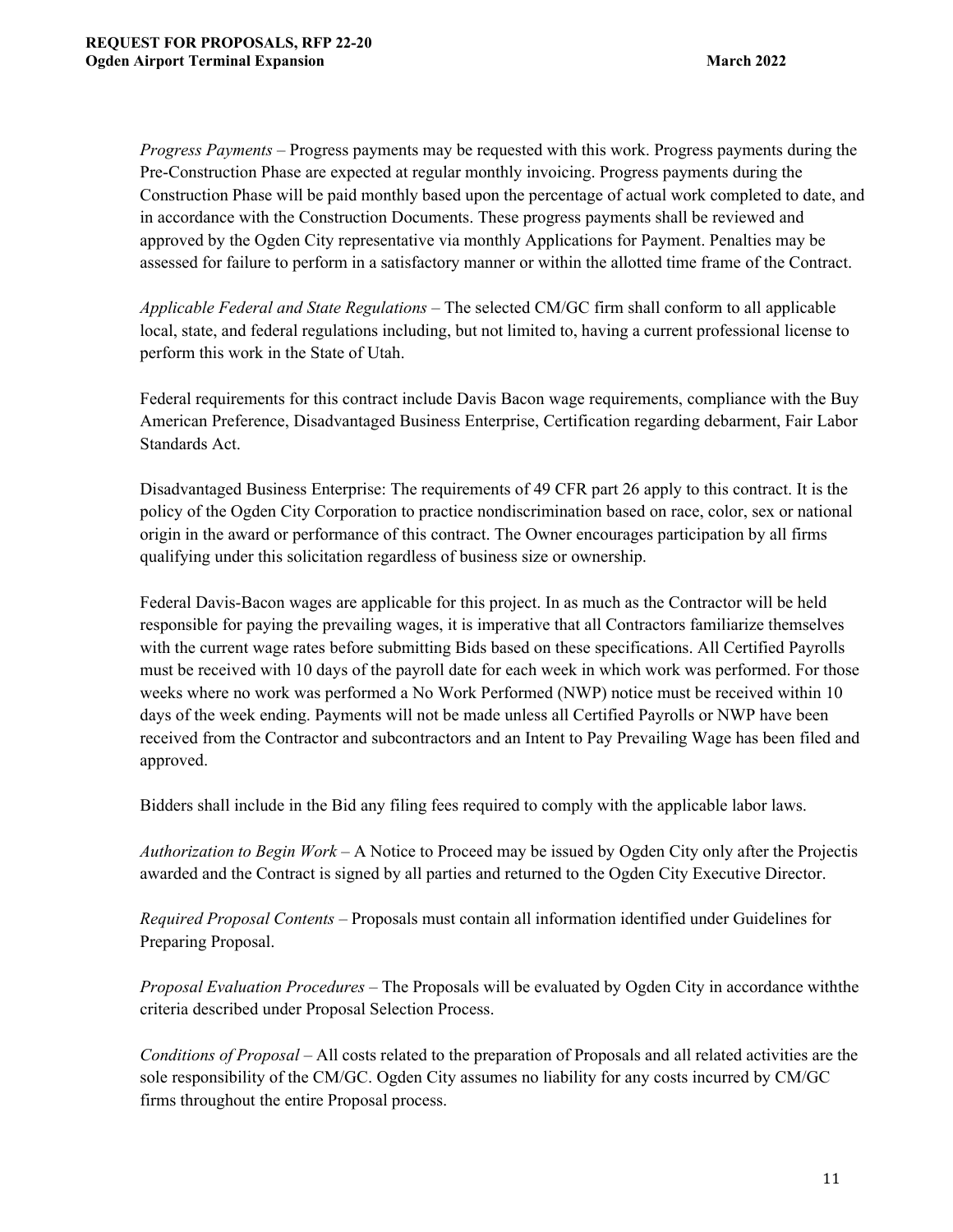# **3. FEE PROPOSAL**

# **Proposed Project Cost Form For Ogden Airport Terminal Expansion Project**

| NAME OF PROPOSER: DATE: DATE:                                                                                                                                                                                                                                                                                                                                                                                      |                   |
|--------------------------------------------------------------------------------------------------------------------------------------------------------------------------------------------------------------------------------------------------------------------------------------------------------------------------------------------------------------------------------------------------------------------|-------------------|
| The undersigned, responsive to the "Ogden Airport Terminal Expansion Project" - CM/GC Requestfor Proposals"<br>and in accordance with this "Request for Proposals" for the Project, propose the following Fees at the prices stated<br>below. This price is to cover all expenses incurred in the performance of the services as outlined herein and in our<br>proposal of which this Project Cost Form is a part: |                   |
| I/We acknowledge receipt of the following Addenda: _____________________________                                                                                                                                                                                                                                                                                                                                   |                   |
| Design Phase (Pre-Construction) Services Fee - For all work during the pre-construction (Design Phase) period,<br>I/we agree to perform for the lump sum of:                                                                                                                                                                                                                                                       |                   |
|                                                                                                                                                                                                                                                                                                                                                                                                                    | $DOLLARS$ (\$     |
| (In case of discrepancy, written amount shall govern)                                                                                                                                                                                                                                                                                                                                                              |                   |
| Construction Manager / General Contractor's General Conditions - For the General Conditions associated<br>with executing the Work as a part of the Construction Phase of the Contract, I/we agree to perform for the LUMP<br>SUM of:                                                                                                                                                                               | DOLLARS (\$       |
| (In case of discrepancy, written amount shall govern)                                                                                                                                                                                                                                                                                                                                                              |                   |
| Number of months expected:                                                                                                                                                                                                                                                                                                                                                                                         |                   |
| WHICH IS BASED UPON A MONTHLY GENERAL CONDITIONS COST OF:                                                                                                                                                                                                                                                                                                                                                          |                   |
|                                                                                                                                                                                                                                                                                                                                                                                                                    | DOLLARS/MONTH (\$ |
| (In case of discrepancy, written amount shall govern)                                                                                                                                                                                                                                                                                                                                                              |                   |
| Construction Supervision and Management Fee (includes Contractor's Overhead and Profit) - For all work<br>during the Construction Phase of the Contract for the supervision and management of the Project, I/we agree to<br>perform for the sum of:                                                                                                                                                                |                   |
|                                                                                                                                                                                                                                                                                                                                                                                                                    | $DOLLARS$ ( $\$$  |
| (In case of discrepancy, written amount shall govern)                                                                                                                                                                                                                                                                                                                                                              |                   |
|                                                                                                                                                                                                                                                                                                                                                                                                                    |                   |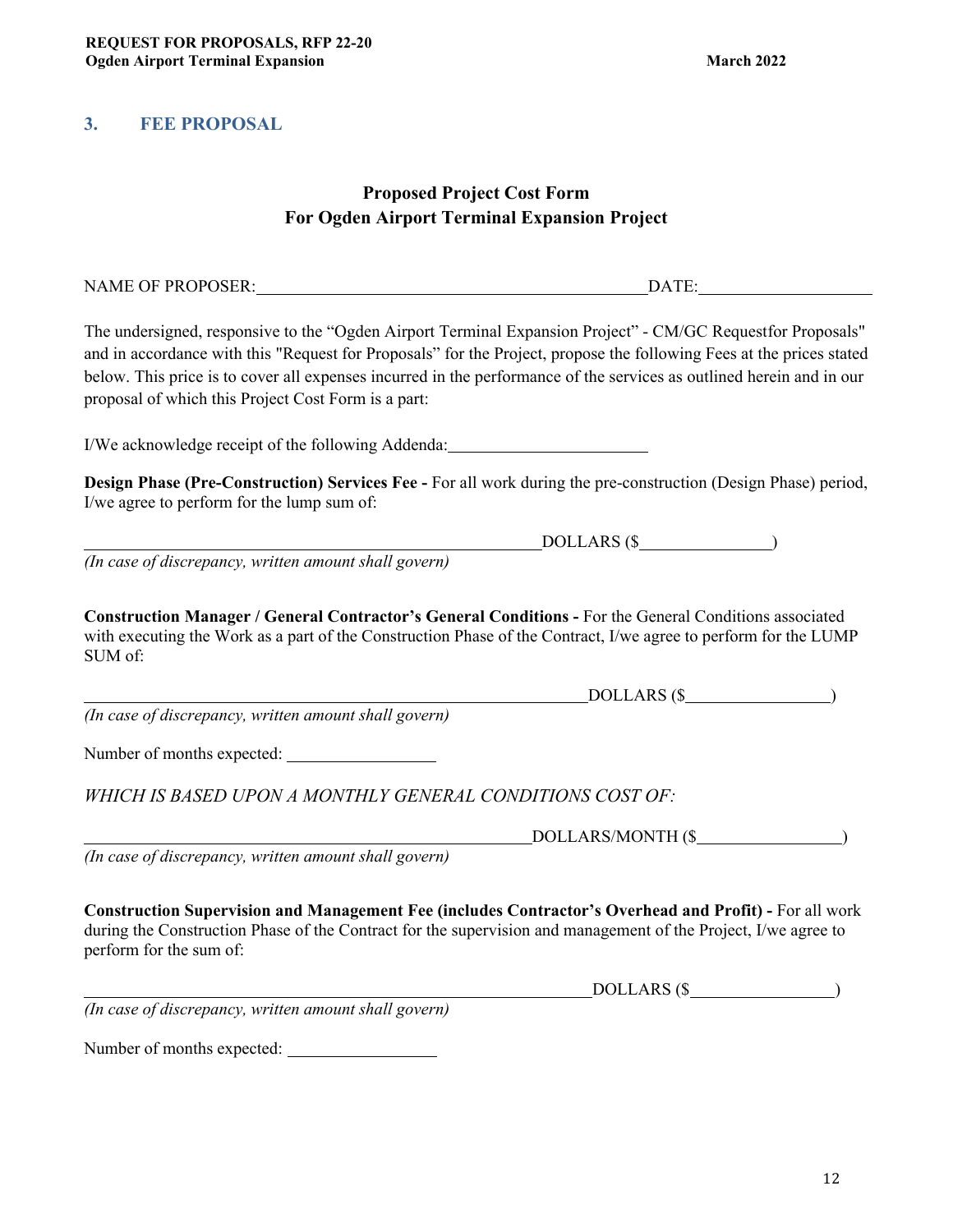## *WHICH IS BASED UPON A MONTHLY COST OF:*

*(In case of discrepancy, written amount shall govern)* 

**Contractor's Performance & Payment Bond and Insurance -** For all work during the Construction Phase of the Contract, I/we agree to provide Bond & Insurance coverage based upon the indicated percentage of the Cost of Construction (agreed upon GMP):

PERCENT (30) *(In case of discrepancy, written amount shall govern)* 

# **Construction Supervision Fees**

| Category                | <b>Conditions</b>            | Cost/<br><b>Month</b> | <b>Total</b> | $%$ of<br>time |
|-------------------------|------------------------------|-----------------------|--------------|----------------|
| <b>Supervision Fees</b> |                              |                       |              |                |
| <b>Project Staff</b>    | <b>Director</b>              |                       |              |                |
| <b>Project Staff</b>    | Estimator(s)                 |                       |              |                |
| <b>Project Staff</b>    | <b>Job Cost Accountant</b>   |                       |              |                |
| <b>Project Staff</b>    | <b>Project Administrator</b> |                       |              |                |
| <b>Project Staff</b>    | Project Engineer             |                       |              |                |
| Project Staff           | Project Manager              |                       |              |                |
| <b>Project Staff</b>    | Safety Manager               |                       |              |                |
| <b>Project Staff</b>    | Scheduling                   |                       |              |                |
| <b>Project Staff</b>    | Superintendent               |                       |              |                |

DOLLARS/MONTH (\$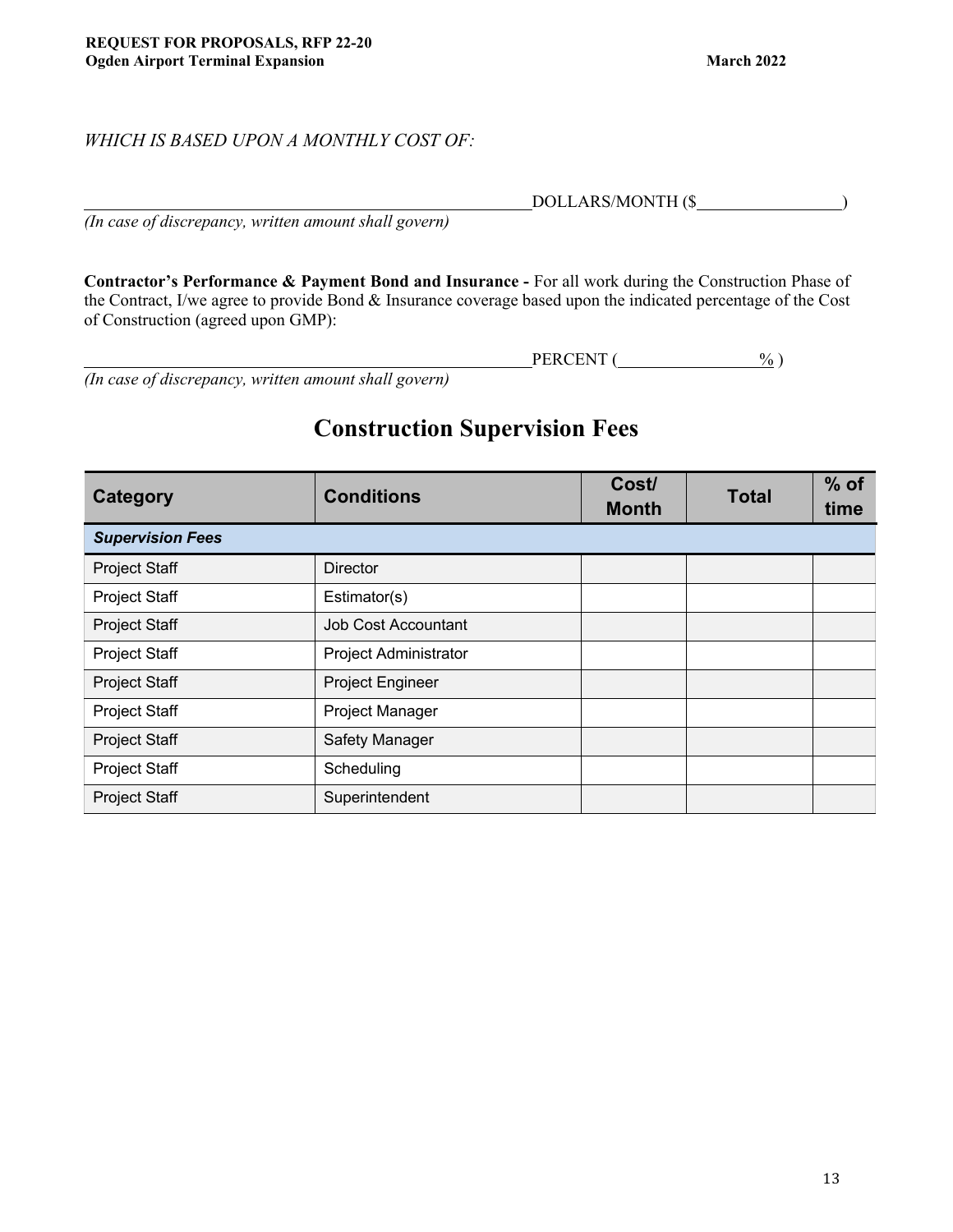# **General Conditions**

| <b>Category</b>                           | <b>Conditions</b>                           | Cost/<br><b>Month</b>       | <b>Total</b> | $%$ of<br>time |
|-------------------------------------------|---------------------------------------------|-----------------------------|--------------|----------------|
| <b>General Conditions</b>                 |                                             |                             |              |                |
| <b>Field Office</b>                       | <b>Jobsite Trailer</b>                      |                             |              |                |
| <b>Field Office</b>                       | <b>Office Supplies</b>                      |                             |              |                |
| <b>Field Office</b>                       | <b>Plan Printing</b>                        |                             |              |                |
| <b>Field Office</b>                       | Potable Water                               |                             |              |                |
| <b>Site Communications</b>                | <b>Construction Signs</b>                   |                             |              |                |
| <b>Site Communications</b>                | <b>Jobsite Communications</b>               |                             |              |                |
| Clean-Up                                  | Dumpster/Trash Removal                      |                             |              |                |
| Clean-Up                                  | <b>Erosion Control/SWPPP</b>                |                             |              |                |
| Clean-Up                                  | Final Clean - Site                          |                             |              |                |
| Clean-Up                                  | General Clean-Up                            |                             |              |                |
| Clean-Up                                  | <b>Street Cleaning</b>                      |                             |              |                |
| Clean-Up                                  | <b>Street Washing &amp; Dust Mitigation</b> |                             |              |                |
| Clean-Up                                  | <b>SWPPP Maintenance &amp; Inspections</b>  |                             |              |                |
| Mobilization                              | <b>Access Roads &amp; Temp Parking</b>      |                             |              |                |
| Mobilization                              | <b>General Mobilization</b>                 |                             |              |                |
| Mobilization                              | Mobilize/Demobilize                         |                             |              |                |
| Other                                     | Site Survey/Staking                         |                             |              |                |
| Other                                     | <b>Small Tools &amp; Consumables</b>        |                             |              |                |
| Other                                     | <b>Specialty Tool &amp; Equipment</b>       |                             |              |                |
| Other                                     | <b>Winter Conditions</b>                    | <b>Negotiated Allowance</b> |              |                |
| Safety & Site Security                    | <b>Fire Protection</b>                      |                             |              |                |
| Safety & Site Security                    | <b>First Aid Supplies</b>                   |                             |              |                |
| Safety & Site Security                    | Perimeter Jobsite Fencing                   |                             |              |                |
| Safety & Site Security                    | Safety Officer & Site Safety                |                             |              |                |
| Safety & Site Security                    | Silt Fence Install                          |                             |              |                |
| Safety & Site Security                    | <b>Site Security</b>                        |                             |              |                |
| Safety & Site Security                    | <b>Traffic Control</b>                      |                             |              |                |
| <b>Temporary Facilities</b>               | <b>Portable Restrooms</b>                   |                             |              |                |
| <b>Temporary Facilities</b>               | Temp Storage Container                      |                             |              |                |
| <b>Temporary Utilities &amp; Services</b> | Lights & Electric Consumption               |                             |              |                |
| <b>Temporary Utilities &amp; Services</b> | <b>Temporary Heat</b>                       |                             |              |                |
| <b>Temporary Utilities &amp; Services</b> | <b>Temporary Water Meter</b>                |                             |              |                |
| <b>Temporary Utilities &amp; Services</b> | <b>Temporary Power</b>                      |                             |              |                |
| <b>Temporary Utilities &amp; Services</b> | <b>Temporary Water</b>                      |                             |              |                |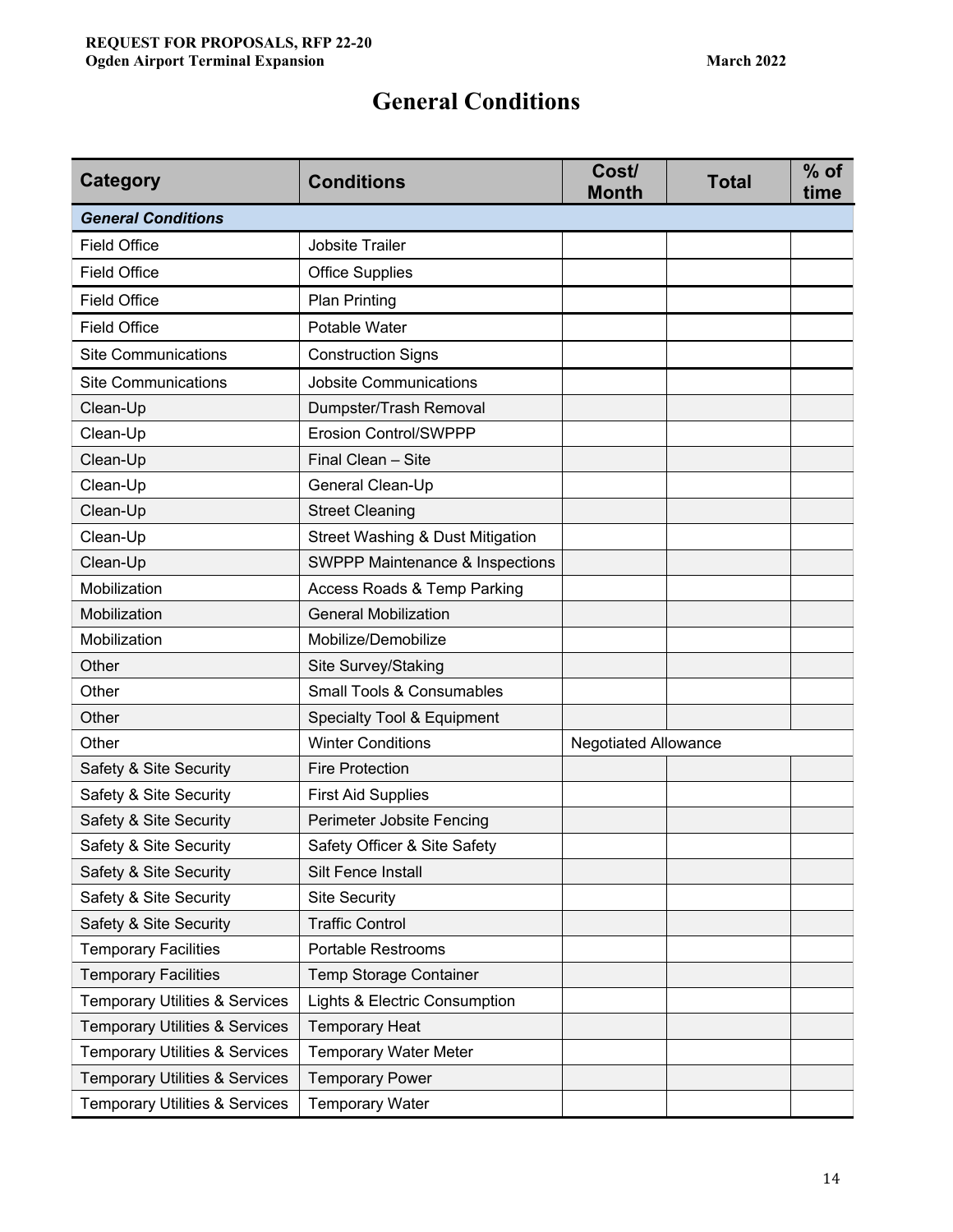**Design Phase (Pre-Construction) Services Fee -** This lump sum fee consists of all costs for the CM/GC to provide the required services of the Pre-Construction Phase, except pre-authorized, out-of-state travel. No other reimbursement cost will be allowed or considered in addition to this fee.

**Construction Manager / General Contractor's General Conditions Fee -** This lump sum fee shall consist of general condition costs and includes overhead (e.g., home office), profit, and personnel who will be managing the project during bidding, construction, and closeout, including the warranty period of one-year. This fee includes all General Conditions.

**Construction Supervision and Management Fee (Includes Contractor's Overhead and Profit)-** This is a per month cost to the project from notice to proceed to final completion for the CM/GC's on-site management/ supervision team (project manager, superintendent, etc.). All services and personnel not specifically identified as a Construction Supervision Cost will be part of the lump sum Construction Management Fee. This cost does not include General Conditions or people performing the actual construction activities.

**Contractor Change Order Markup -** For all work added to the contract by Change Order above and beyond the Construction Budget, I/we agree to add not more than **5%** to the subcontractor/supplier costs for the additional work. Contractor shall be entitled to additional General Conditions costs if there is documented justification for a schedule adjustment (i.e., documented impact to critical path activities). An adjustment to the schedule will be accepted only after any allocated schedule "float" has been used.

**Self-performed work Markup -** This is a fixed percentage markup that will be applied to the cost for the CM/GC's actual labor plus burden cost, material costs, and equipment costs for self-performed work. this work must be billed for actual cost incurred, plus the Self Performed Work Markup. Actual costs for self-performed work will be subject to audit. No billing rates will be allowed. The Contractor must bid its self-performed work. The Contractor's bid will then be evaluated by the Ogden City and Design Consultant and must be determined to be the best value bid for the work to be awarded to the Contractor. The cost of any work that is self-performed will be part of the established GMP.

**Owner's Liquidated Damages Clause:** I/We guarantee that the Work will be Complete, including punch-list items, within the negotiated time frame after receipt of the Notice to Proceed, should I/we be the successful proposer, and agree to pay Liquidated Damages in the amount of **\$500** per calendar day for each day after expiration of the Contract Time as stated in the CM/GC Agreement.

**Ogden City's Construction Budget:** The Ogden City's Construction Budget for this project is approximately **\$7,500,000**. With the cooperation of Ogden City, and Ogden City's contracted Design Team, the undersigned will continue to work with due diligence to provide a Guaranteed Maximum Price (GMP) within the overall Construction Budget.

The undersigned Contractor's License Number for Utah is

This bid shall be good for 45 days after bid submission**.**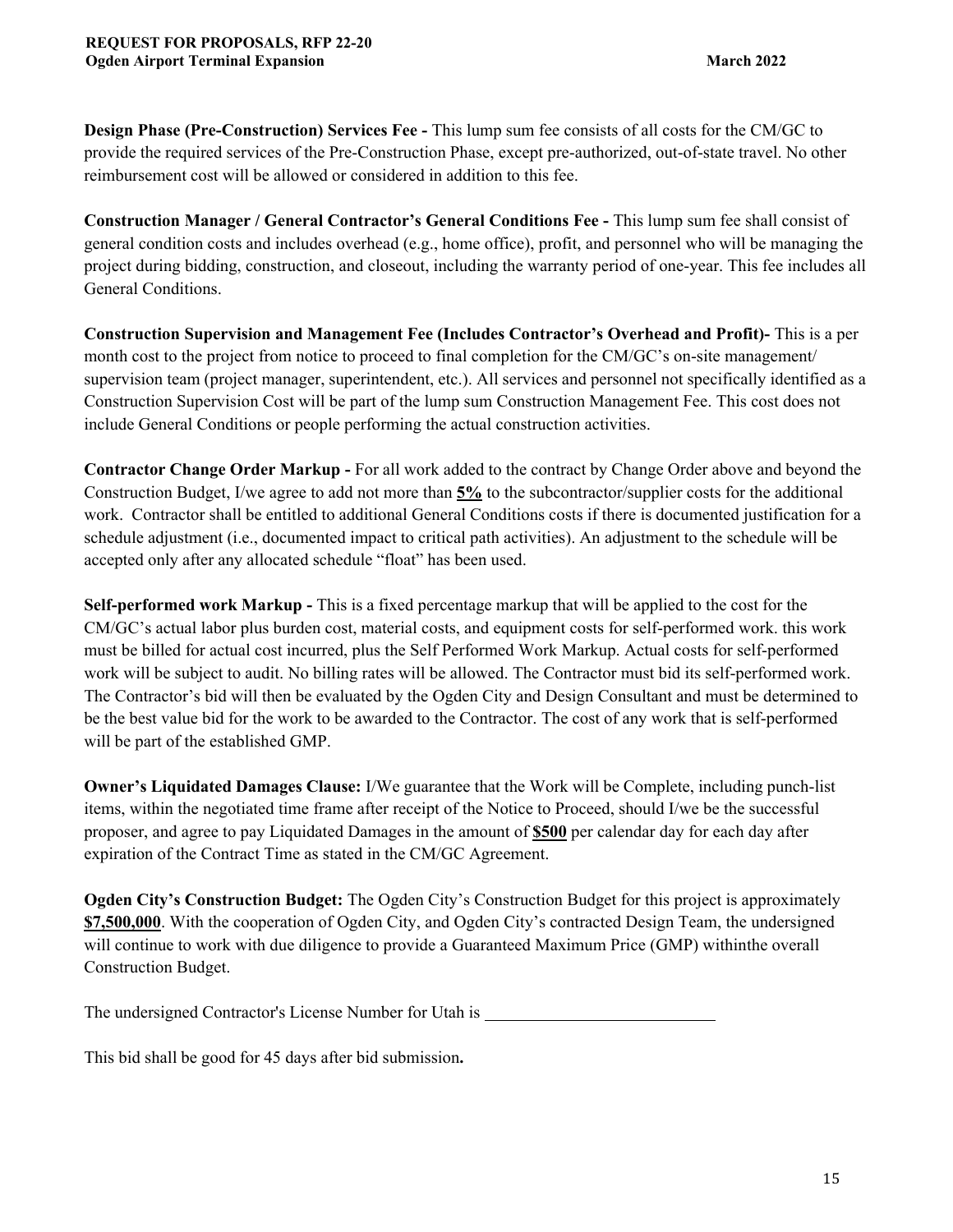Upon receipt of Notice of Award of this bid, the undersigned agrees to execute the contract within fifteen (15) days, unless a shorter time is specified in the Contract Documents and deliver acceptable Performance and Payment bonds in the prescribed form in the amount of 100% of the Contract Sum for faithful performance of the contract upon final agreement of a GMP.

| Type of Organization:   | (Corporation, Partnership, Individual, etc.) |
|-------------------------|----------------------------------------------|
| Respectfully Submitted: | (Printed Name of Proposer)                   |
| Organization Address:   |                                              |

Authorized Signature:

Each person and or entity submitting a proposal specifically acknowledges, both individually and on behalf of the submitting entity, that they have inspected the project site and understand that this Project may include exposure to natural elements, inclement weather, icy, slippery and/or wet conditions, uneven surfaces and other possible hazardous conditions associated with building construction. Furthermore, all information provided with the submitted proposal is a true and accurate representation of ability to perform the work outlined.

### CM/GC Firm Representative Date

Prices stated includes all costs associated with the performance of the services specified, including materials, supervision, labor, insurance, transportation, delivery, fuel or other surcharges, demurrage, and related costs. No other charges shall be allowed. All prices and fees are stated in U.S. dollars.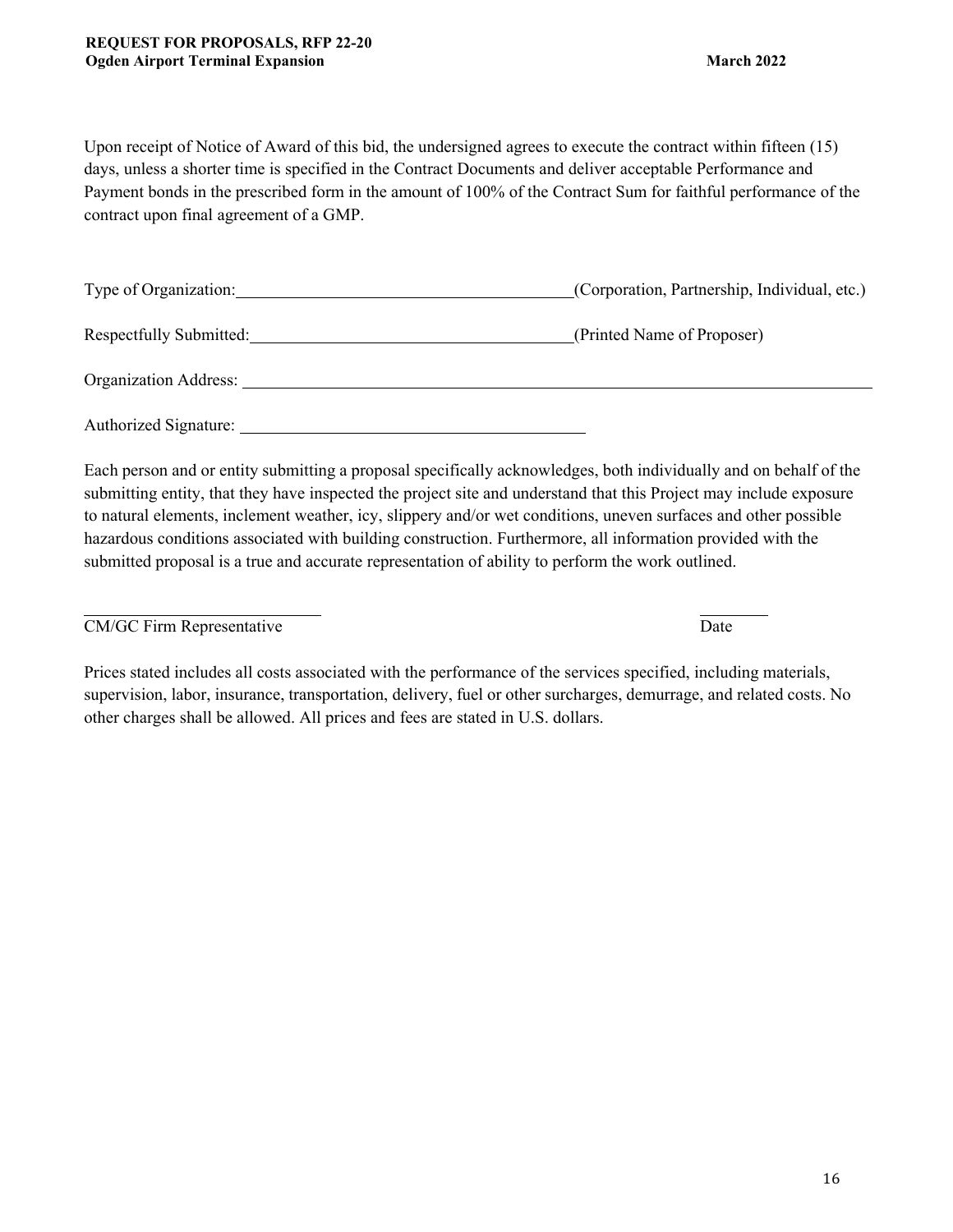## **4. ANTICIPATED SCHEDULE**

The following is a listing of key RFP and anticipated project milestones.

| <b>RFP Milestones and Key Dates</b>         | Date                  |
|---------------------------------------------|-----------------------|
| <b>RFP Release</b>                          | <b>March 25, 2022</b> |
| <b>Mandatory Pre-Preproposal Conference</b> | April 5, 2022 @ 10AM  |
| <b>Questions on RFP Due by:</b>             | <b>April 14, 2022</b> |
| <b>Responses to Questions by:</b>           | April 15, 2022        |
| <b>Proposals Due by:</b>                    | April 19, 2022 @ 2PM  |
| <b>Notice to Top-Ranked Firms:</b>          | <b>April 27, 2022</b> |
| Interviews (If necessary)                   | <b>May 4, 2022</b>    |

| Meeting 30% CD's & Cost Estimate:  | May 2022    |
|------------------------------------|-------------|
| Meeting 60% CD's & Cost Estimate:  | June 2022   |
| Meeting 90% CD's & Cost Estimate:  | August 2022 |
| Meeting 100% CD's & Cost Estimate: | Sept. 2022  |
| Phase 1 Construction Begins:       | Sept. 2022  |
| Substantial Completion of Phase1:  | June 2023   |
| Substantial Completion of Phase 2: | April 2024  |

## **5. PROPOSAL OUTLINE & MINIMUM REQUIREMENTS**

All proposals must be organized into Sections and labeled accordingly as outlined below. If they are not organized into sections, they may be rejected. Each section must clearly and fully address the subject and be understandable. Failure to do so will negatively impact the evaluation of your submitted RFP. Proposals shall not exceed fifteen (15) pages, excluding the cover page.

- A. **Cover Letter** Include in this cover letter a primary contact. Names and telephone numbers of others who are authorized to represent the company in dealing with this RFP. An expression of the Construction Manager / General Contractors ability and desire to meet the requirements of this RFP. A statement that the Consultant will adhere to all standards and specifications of Ogden City, Weber County, and the State of Utah. Provide a commitment to work closely with Ogden City with respect to permitting, design, and construction management. Any other information not appropriately contained in the proposal should also be included. Coverletters cannot exceed two (2) pages.
- B. **Firm Background** Please provide the background of your firm as it relates to the preconstruction services, construction management/general contracting, and leadership for this expanded facility.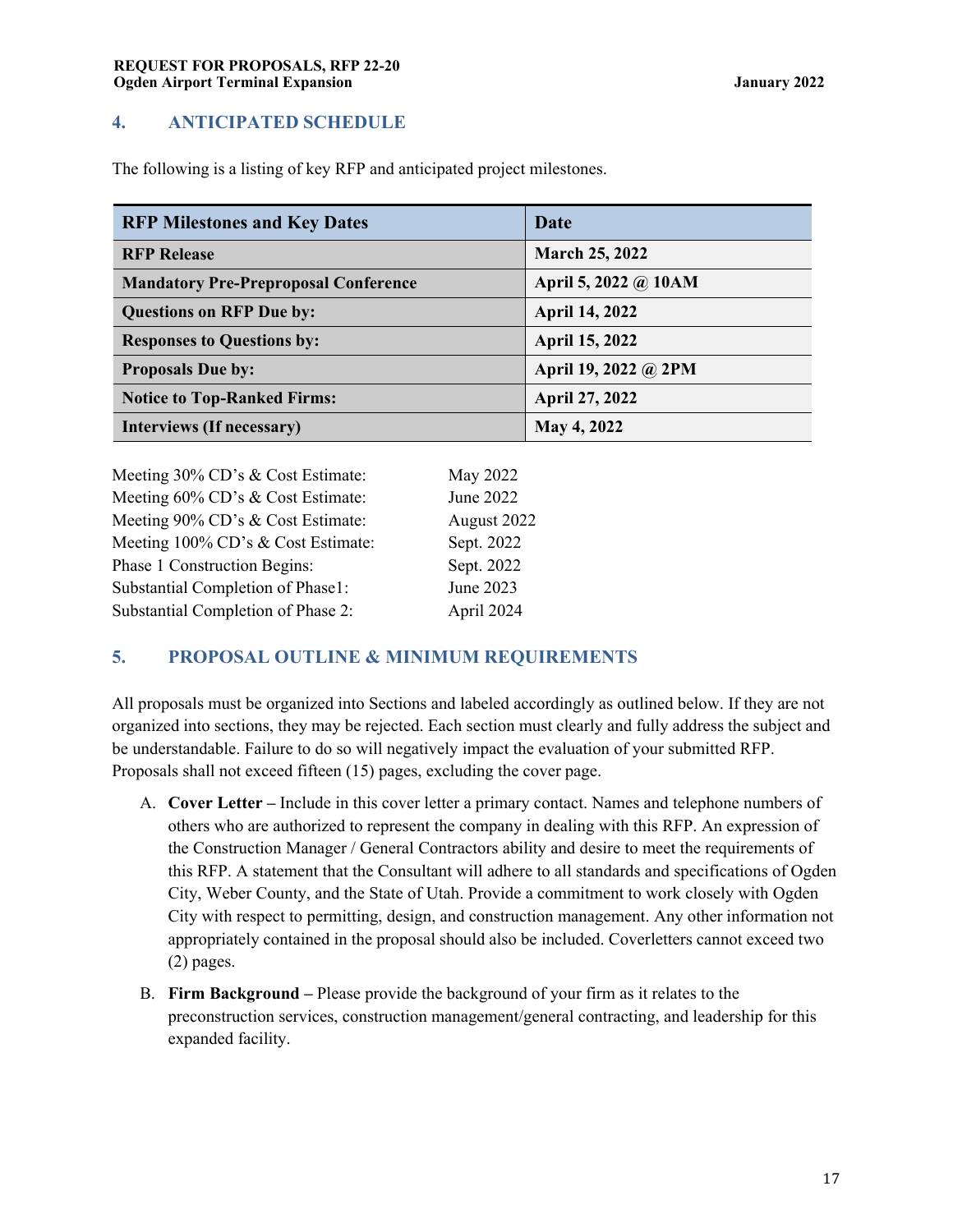- C. **Project Management Approach** The proposed approach should constitute the major portion of the RFP and must include the following:
	- i. A statement of your understanding of the project and a general description of your proposed approach to project scope.
	- ii. Describe your firm's approach to quality control management, managing the overall construction schedule and managing subcontracted work.
	- iii. Describe your firm's experience working with the Design Team and Ogden City. Include any experience specific to the CM/GC delivery method, and, experience working with public entities.
	- iv. In addition to the specific service proposals specified above, identify, and/or recommend any additional or innovative services provided by you that may be related to or helpful to a comprehensive delivery of the proposed project.
- D. **Schedule** Provide a schedule for completion of the pre-construction and a tentative schedule for the construction phase of the work.
	- i. A description / work plan of the CM/GC tasks associated with the meetings  $\&$ deliverables outlined in the Anticipated Schedule during the pre-construction phase. The CM/GC may propose an alternative schedule, if desired, with their recommended preconstruction approach.
	- ii. A description / work plan of the CM/GC tasks associated with construction of the Anticipated Schedule during the construction phase. The CM/GC may propose an alternative schedule, if desired, with their recommended construction approach.
	- iii. Incentives for an accelerated construction schedule may be negotiated.
- E. **Team Organization Chart** Provide an organization chart demonstrating work and communication flows. Provide a statement that project manager, supervisor, and/or principle in charge presented in the organization chart will be the key personnel directing and performing the work. Describe the team's experience on similar projects.
	- i. Identify any special knowledge or skills provided by your company that may be related or helpful to the services requested herein.
	- ii. Provide a 1-page resume for Key Personnel with experience and expertise of each person. Include in the resumes a brief description of the roles and responsibilities on each project cited. Resumes should be included in the appendices.
- F. **Relevant Project Experience:** Please provide a list of 3-5 similar sized projects completed in the last 10 years. In addition, please provide for each project the following information:
	- i. Initial budget of the project and final cost of the project. If there is a significant difference between the initial budget and the final cost, please explain.
	- ii. Initial schedule delivery date and final delivery date. If there is a significant difference in the initial delivery date and the final delivery date, please explain.
	- iii. Contractors contact name, phone number, email and address for the person who was responsible for the project to the client.

`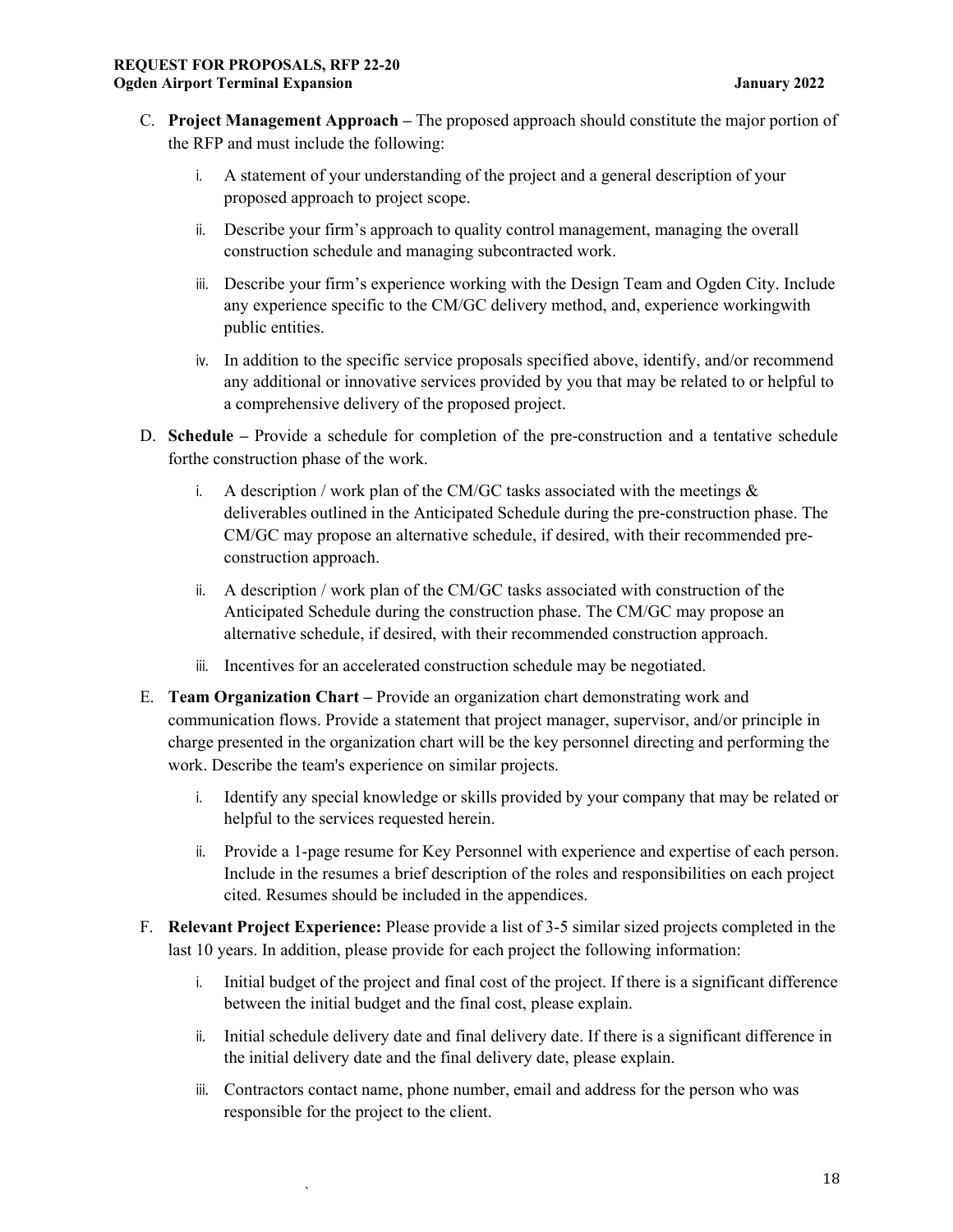- iv. Letters of recommendation or awards received for the work completed.
- v. Photographs.
- vi. Please list the members of your proposed company who worked on the project and what their specific role was on the project.
- vii. Any litigation that may have occurred on that project.
- G. **References** The proposer shall submit five (5) references. If possible, these should be of similar Special Service Districts, Cities, or institutions, requiring a similar scope of work. Provide the name of the District, City, institution or company, phone number, business address and contact person. References must be provided for specific projects where the Project Manager, Project Superintendent and/or Project Estimator / Preconstruction Manager worked in those respective roles.
- H. **Fee Proposal** Submit the Fee Proposal (pages 12-15 of RFP document) outlining the proposal scope of services, tasks that are included in this RFP. The fee proposal shall be provided as a separate PDF from the main Proposal response.

## **6. CRITERIA FOR SELECTION**

Proposals will be evaluated and scored by the Ogden City Selection Committee, and Proposers selected using the following criteria. Failure to adequately represent any of the criteria outlined in the minimum requirements section may result in disqualification.

Proposers not excluded will be evaluated in accordance with the criteria presented. The selection committee will evaluate and score Proposers according to the evaluation criteria and as they pertain to the overall needs of Ogden City.

| $\bullet$ | Project Management Approach: | 15% |
|-----------|------------------------------|-----|
| $\bullet$ | Relevant Project Experience: | 30% |
| $\bullet$ | Schedule:                    | 10% |
| $\bullet$ | Key Personnel:               | 20% |
| $\bullet$ | References:                  | 10% |
|           | • Fee Proposal:              | 15% |

`

The Selection Committee shall rank submissions based on evaluation of each CM/GC's proposal. The Committee may recommend to the Ogden City Executive Director that a contract be awarded based solely upon the merits of the initial proposal response, without any oral commentary by the proposer. Considering this possibility,

CM/GC's should present the most favorable service and approach available. If Ogden City deems necessary, CM/GC's may be selected based on quality and experience to interview and present to the selection committee.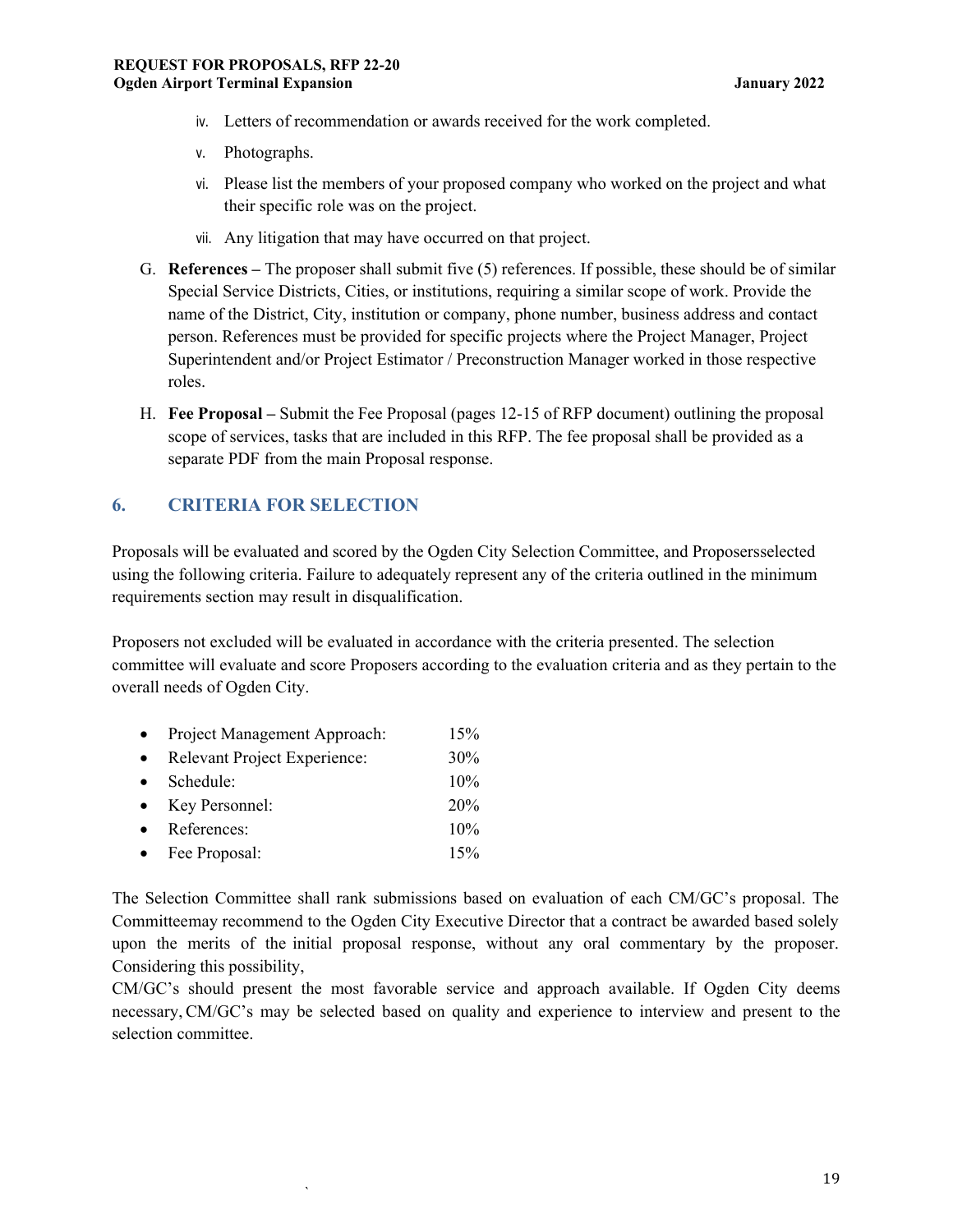OGDEN CITY will use the following fee formula:

- The points assigned to each offerors fee proposal will be based on the lowest proposal fee.
- The offeror with the lowest Proposed Fee will receive 100% of the fee points.
- All other offerors will receive a portion of the total fee points based on what percentage higher their Proposed Fee is than the Lowest Proposed Fee.
- An offeror whose Proposed Fee is more than double (200%) the Lowest Proposed Fee will receive no points.
- The formula to compute the fee points is: Cost Points x (2-Proposed Fee/Lowest Proposed Fee).

Proposers shall receive full reference points for providing the requested number of references. Submitted references may be called by the selection committee. Points may be deducted if reference responses are not favorable to the proposer.

The selection committee reserves the right to ask for clarification from Proposers and their respective RFP responses, which must be provided within five (5) days of any such request. Such request will be sent to all Proposers via email from Ogden City Purchasing.

The selection committee will recommend the top scoring Proposer to the City Management Services Director and recommend authorizing Ogden City to enter contract negotiations. The recommendation shall be based on the highest scoring responsive and responsible offeror meeting the given minimum requirements spelled out in the RFP document.

Ogden City may award a contract to the highest scoring Proposer who is responsive and responsible meeting all requirements within the RFP. If Ogden City fails to enter into a contract with the highest ranked contractor, Ogden City shall inform the contractor in writing of the termination of award. Ogden City may then enter into contract negotiations with the next highest ranked Proposer and continue with the contractor selected in the order of their ranking until a contract is completed. Notice of award shall be made available to the public.

## **7. MANDATORY PRE-PROPOSAL CONFERENCE**

A **mandatory** pre-proposal conference will be held at the project site, and is scheduled for:

Date: Tuesday, April 5, 2022 Time: 10:00 a.m. to 11:00 a.m. (MDT) Location: 3909 Airport Road Ogden, UT 84405

`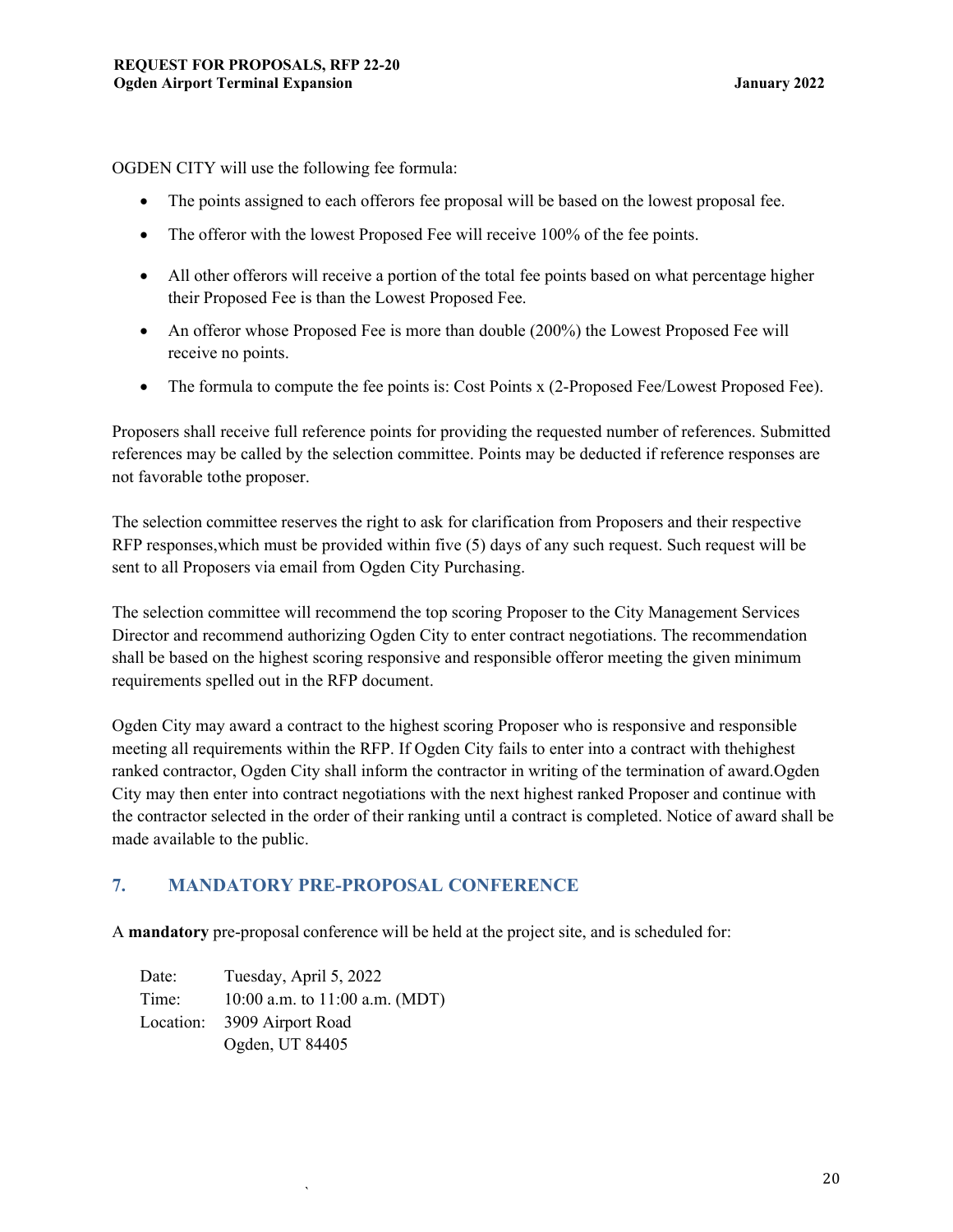Please submit questions for discussion at the Pre-Proposal meeting to Lynn Hinrichs at lynnhinrichs@ogdencity.com and copy Purchasing@ogdencity.com by Monday, April 14, 2022 at 2:00 PM, MDT. All questions after the Pre-RFP Meeting shall be submitted through Ogden City Purchasing.

It is the responsibility of each Proposer to be familiar with conditions at the project site. Please contact Lynn Hinrichs (lynnhinrichs@ogdencity.com) if you wish to visit the Project site.

# **8. RFP QUESTIONS, INQUIRIES, AND CLARIFICATIONS**

All questions after the Pre-Proposal Meeting shall be submitted through Ogden City Purchasing email Purchasing@ogdencity.com

Ogden City's Purchasing Agent is the sole source of contact during the Proposal process. Information provided by Ogden City personnel shall be considered nonbinding by Ogden City and should not be relied upon by CM/GC's.

Written Questions are encouraged up to the final question deadline, **Thursday, April 14, 2022, no later than 5:00 PM MDT**. Responses to all questions will be posted by **Friday, April 15, 2022,** on Ogden City Purchasing website.

If you discover any significant ambiguity, error, omission, or other alleged deficiency in the RFP, immediately notify Ogden City's Purchasing Office. If it becomes necessary to clarify or revise any part of this RFP, addenda will be posted on the Ogden City Purchasing website.

It is the responsibility of CM/GCs to check the Ogden City Purchasing website for any clarifications, addenda, or amendments. All addenda must be acknowledged on the RFP Signature Page. **Failure to do so may ratin proposal rejection.** 

## **9. SUBMISSION OF RFP RESPONSES**

Proposers shall submit a concise and informative RFP pursuant to all sections in this request. In addition, Proposers are encouraged to identify and/or recommend any additional or innovative services and products that may be related to or helpful to a comprehensive design of the project. The Appendix contains information provided to assist Proposers with preparation of the RFP response, including conceptual facility layouts and sizing, conceptual site layout, and other pertinent information/exhibits.

# *DELIVERY INSTRUCTIONS:*

`

To be considered for selection, a complete response to this RFP must be submitted. The Proposers shall submit (2) signed PDF response to the RFP, and (2) signed Fee Proposal. Failure to sign documents will make qualifications unresponsive and they will not be further evaluated.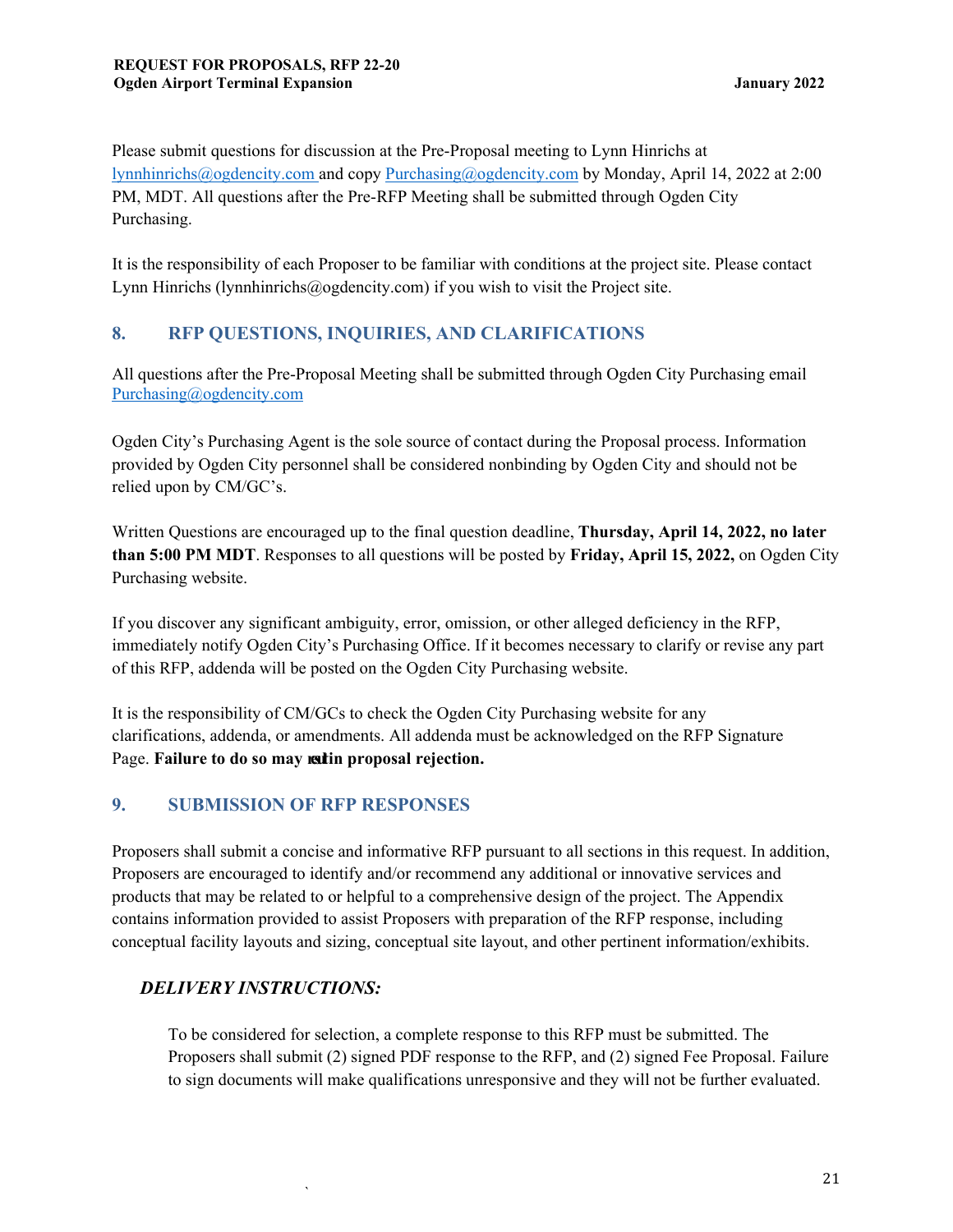On the outside of the envelope, indicate your firm's name and RFP title "Airport Terminal Expansion – CMGC Services."

Sealed responses to this RFP shall be delivered to Ogden City's Purchasing Agent at the following address by the submittal deadline. Attn: Purchasing Office  $c/o$  1<sup>st</sup> Floor, Information Desk 2549 Washington Blvd. Ogden, UT 84401

Responses will not be opened or evaluated until after closing of the RFP deadline.

#### **Responses shall be submitted no later than 2:00 p.m. (MDT), April 19, 2022.**

Late responses will not be accepted and will be returned to the Proposer unopened.

## **10. PUBLIC DOMAIN**

Proposers are advised that Utah law provides that, upon full execution of a contract subsequent to an RFP, the contents of the awarded Proposal accepted by Ogden City shall be subject to public disclosure and may become public records subject to examination by any interested parties in accordance to the Government Records Access Management Act (GRAMA), UTAH CODE ANN. § 63G-2-101 to 901, et seq.

In rare instances, trade secrets and proprietary information, recognized by Ogden City as such, may be protected from public disclosure if the Proposer submits a document with their RFP which clearly identifies a part of their Proposal that they claim to be proprietary information, trade secrets, individual or non‐individual financial information that may be protected under GRAMA. The document must contain a justification for the claim. Proposals in total will not be considered proprietary. All materials submitted by Proposers in response to the Ogden City RFP will become the property of Ogden City upon delivery and will be managed in accordance with GRAMA.

## **11. MODIFYING OR WITHDRAWING PROPOSAL**

`

Proposers may modify or withdraw their Proposal at any time prior to the closing time. Ogden City requests that any desire to retrieve a Proposal for the purpose of withdrawing, or to modify a response, must be submitted in a written request to the Purchasing Agent.

## **12. EEO REQUIREMENTS**

Proposers, by submission of a Proposal, agrees to not discriminate against any worker, employee, application subconsultant or any member of the public because of race, color, gender, age, national origin, or disability, or otherwise commit an unfair employment practice. Proposer further agrees to comply with all Federal, State, and Local equal employment opportunity requirements.